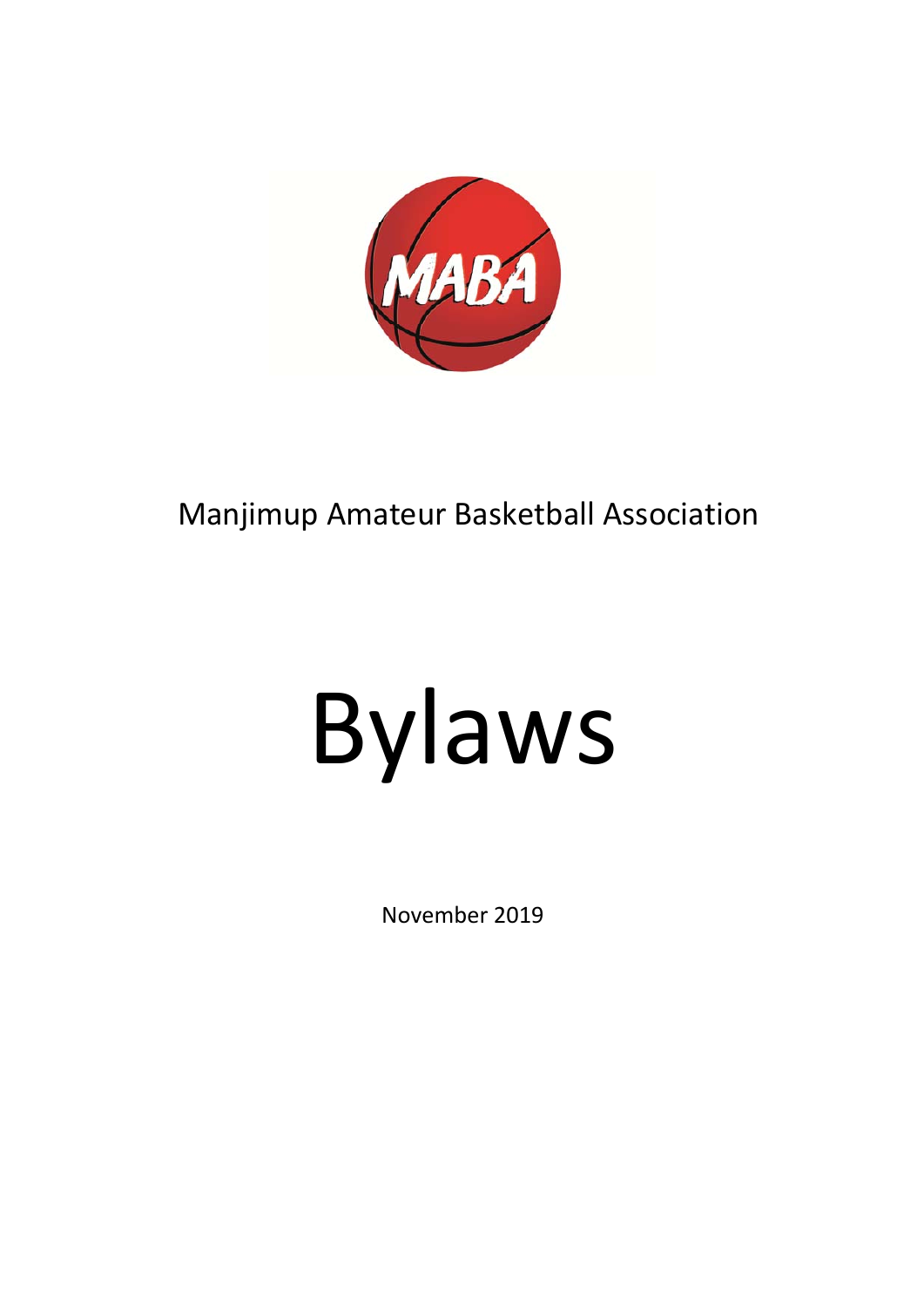#### **PREFACE**

These Bylaws should be read in conjunction with the following documents:

- 1. Manjimup Amateur Basketball Association Incorporated Constitution.
- *2. Association Incorporations Act 1987*
- *3. Associations Incorporation Regulations 1988*

The purpose of the Bylaws is to provide concise guidelines for all participants of the Manjimup Amateur Basketball Association Incorporated (Association).

| <b>VERSION</b> | <b>REVISION DATE</b> | <b>REVISED BY</b>          | <b>DESCRIPTION</b>                                                                                                                                                                                                                                               | <b>EXECUTED</b>                 |
|----------------|----------------------|----------------------------|------------------------------------------------------------------------------------------------------------------------------------------------------------------------------------------------------------------------------------------------------------------|---------------------------------|
| 2006           | February 2006        | <b>Executive Committee</b> |                                                                                                                                                                                                                                                                  | 2006                            |
| 2011           | August 2011          | <b>Executive Committee</b> | Amendments to 2006 version.                                                                                                                                                                                                                                      | Not executed                    |
| 2018           | February 2018        | <b>Executive Committee</b> | Major changes to entire document including new<br>format, new rules, clarification of rules and<br>general update to suit new policies and<br>procedures in conjunction with BWA.<br>Introduction of FIBA organiser systems into all<br>facets of this document. | Executed OOS<br>4 February 2018 |
| 2019           | November 2019        | <b>Executive Committee</b> | Definition of Junior Player.                                                                                                                                                                                                                                     | 7 November 2019                 |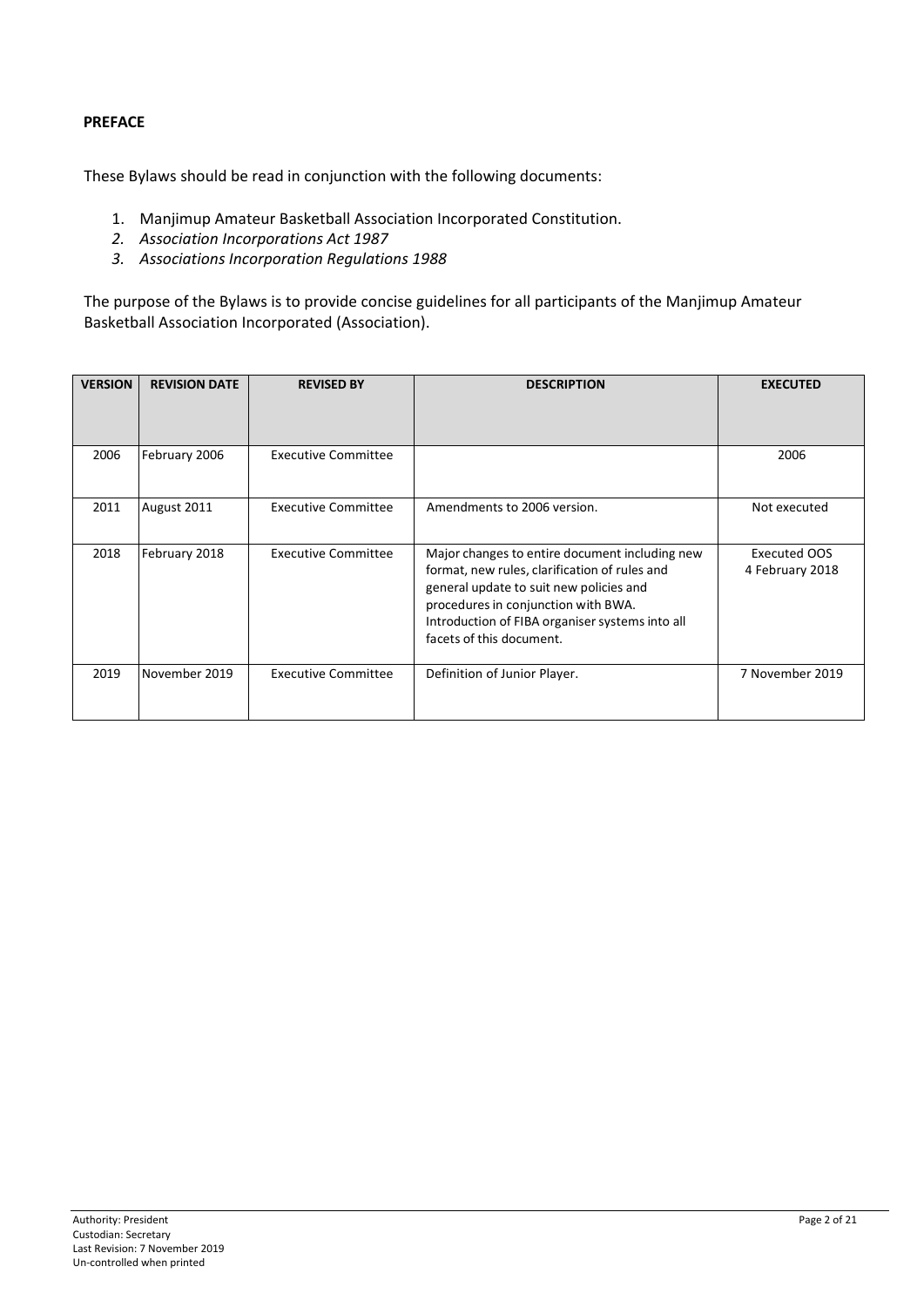

### 1 Table of Contents

| $\overline{2}$ |                                                                                   |  |
|----------------|-----------------------------------------------------------------------------------|--|
| 3              |                                                                                   |  |
| 4              |                                                                                   |  |
| 5              |                                                                                   |  |
| 6              |                                                                                   |  |
| 7              |                                                                                   |  |
| 8              |                                                                                   |  |
| 9              |                                                                                   |  |
| 10             |                                                                                   |  |
| 11             |                                                                                   |  |
| 12             |                                                                                   |  |
| 13             |                                                                                   |  |
| 14             |                                                                                   |  |
| 15             |                                                                                   |  |
| 16             |                                                                                   |  |
| 17             | MOVEMENT OF PLAYERS BETWEEN GRADES OR AGE GROUPS, FILL-IN AND EMERGENCY PLAYERS11 |  |
| 18             |                                                                                   |  |
| 19             |                                                                                   |  |
| 20             |                                                                                   |  |
| 21             |                                                                                   |  |
| 22             |                                                                                   |  |
| 23             |                                                                                   |  |
| 24             |                                                                                   |  |
| 25             |                                                                                   |  |
| 26             |                                                                                   |  |
| 27             |                                                                                   |  |
| 28             |                                                                                   |  |
| 29             |                                                                                   |  |
| 30             |                                                                                   |  |
| 31             |                                                                                   |  |
| 32             |                                                                                   |  |
| 33             |                                                                                   |  |
|                |                                                                                   |  |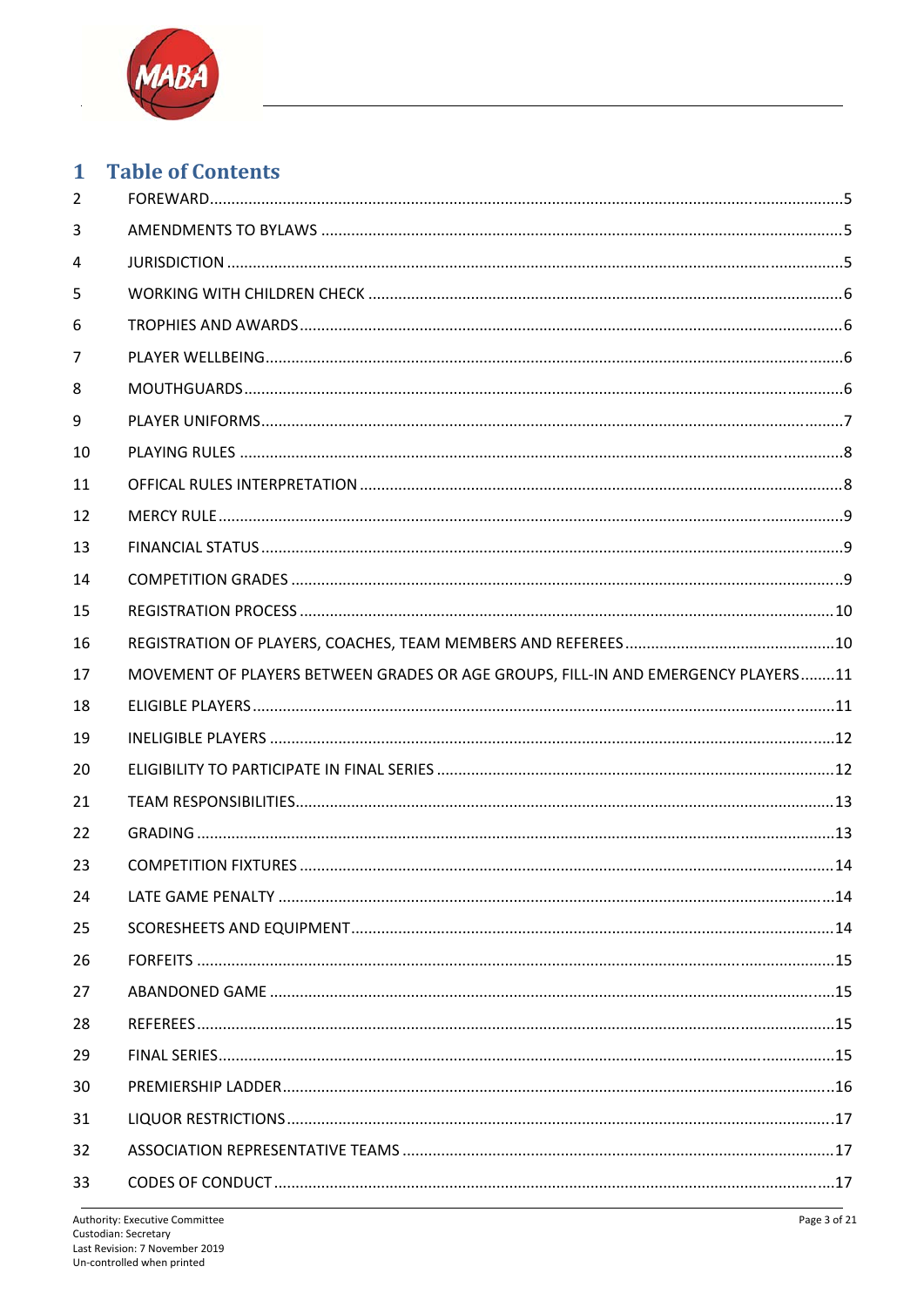

| 34 |  |
|----|--|
| 35 |  |
| 36 |  |
| 37 |  |
| 38 |  |
| 39 |  |
| 40 |  |
| 41 |  |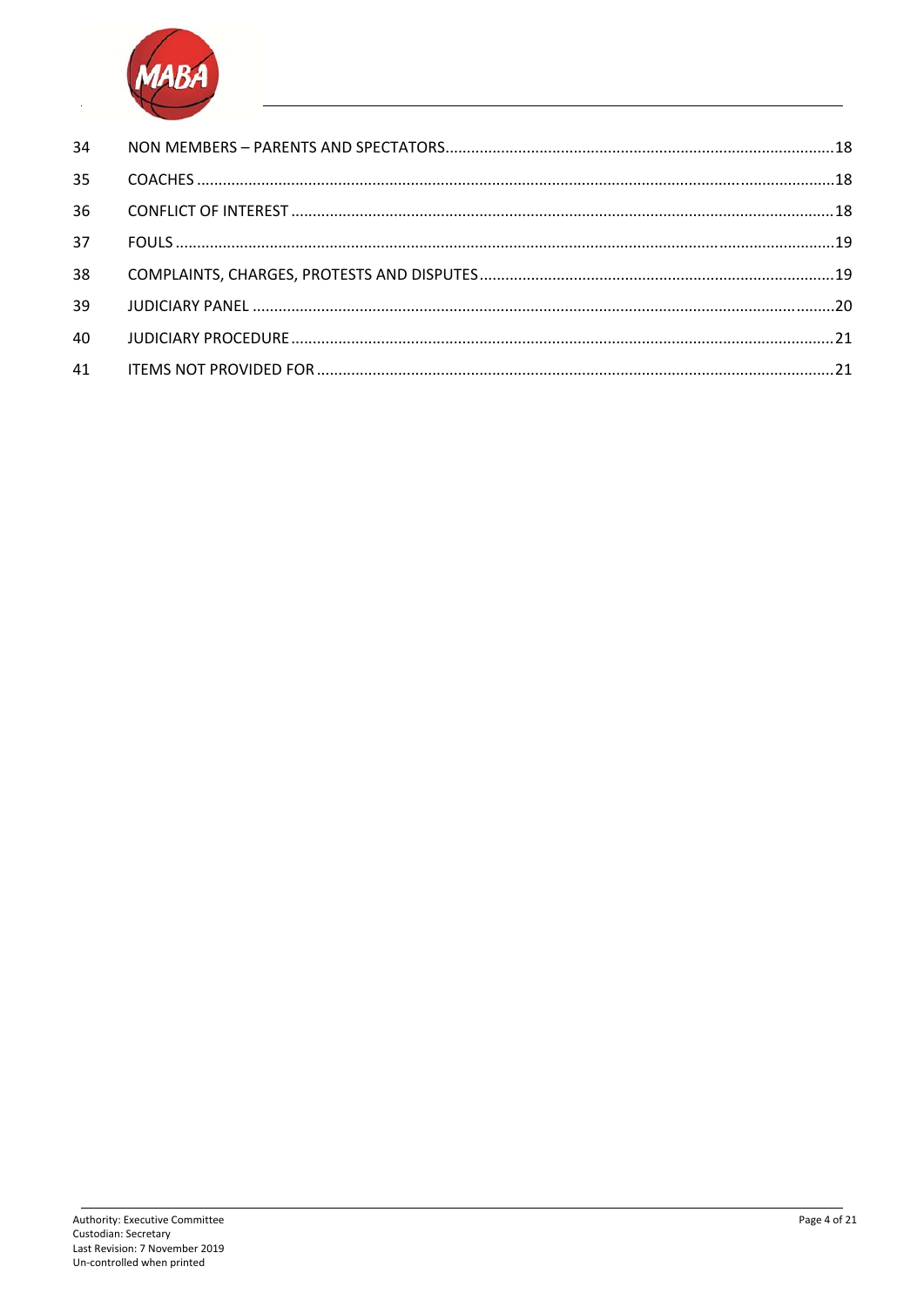

#### **2 FOREWARD**

We urge all Members to read, understand and comply with our Association Bylaws. If you require clarification of any rule, please direct your enquiry in writing to:

**THE SECRETARY** Manjimup Amateur Basketball Association Incorporated PO Box 323 MANJIMUP WA 6258

Email: info@manjimupbasketball.com.au

Website: http://manjimupbasketball.com.au

#### **3 AMENDMENTS TO BYLAWS**

- 3.1 The Executive Committee shall have the power to add, alter or amend these Bylaws from time to time and as required. All amendments will be advertised and communicated to our members via appropriate methods and be displayed on the Association website.<br>3.2 Any matter not covered by the scope of these Bylaws, provided that it con
- Any matter not covered by the scope of these Bylaws, provided that it comes within the objects and jurisdiction of the Association, shall be dealt with by the Executive Committee on an as needs basis.
- 3.3 The Executive Committee has the discretion to waive the application of any Bylaw(s) in exceptional circumstances. In considering whether exceptional circumstances exist the Executive Committee must consider, where applicable:‐
	- a) the hardship to any Player if application of the Bylaws is not waived;
	- b) the inconvenience to any Player, team or the competition as a whole if application of the Bylaw is not waived;
	- c) any detriment to any person, team or the competition if application of the Bylaw is not waived;
	- d) any benefit to the competition if application of the Bylaws is waived; and
	- e) the effects of maintaining consistency to all members in applying any change to the Bylaws.

#### **4 JURISDICTION**

- 4.1 For the purpose of these Bylaws, Members and Players are considered to be within the jurisdiction of the Association whilst they are in the precincts of any court or building being hired or used by the Association for the purpose of conducting any match or competition or any other business of the Association.
- 4.2 Members of any Team selected to represent the Association are deemed to be within the jurisdiction of the Association from the time the team departs until such time as all members return.
	- a) If travel and accommodation is not arranged by Association then Members and Players deemed to be under the jurisdiction of the Association activities once within the precincts of the court where the competition is to be held.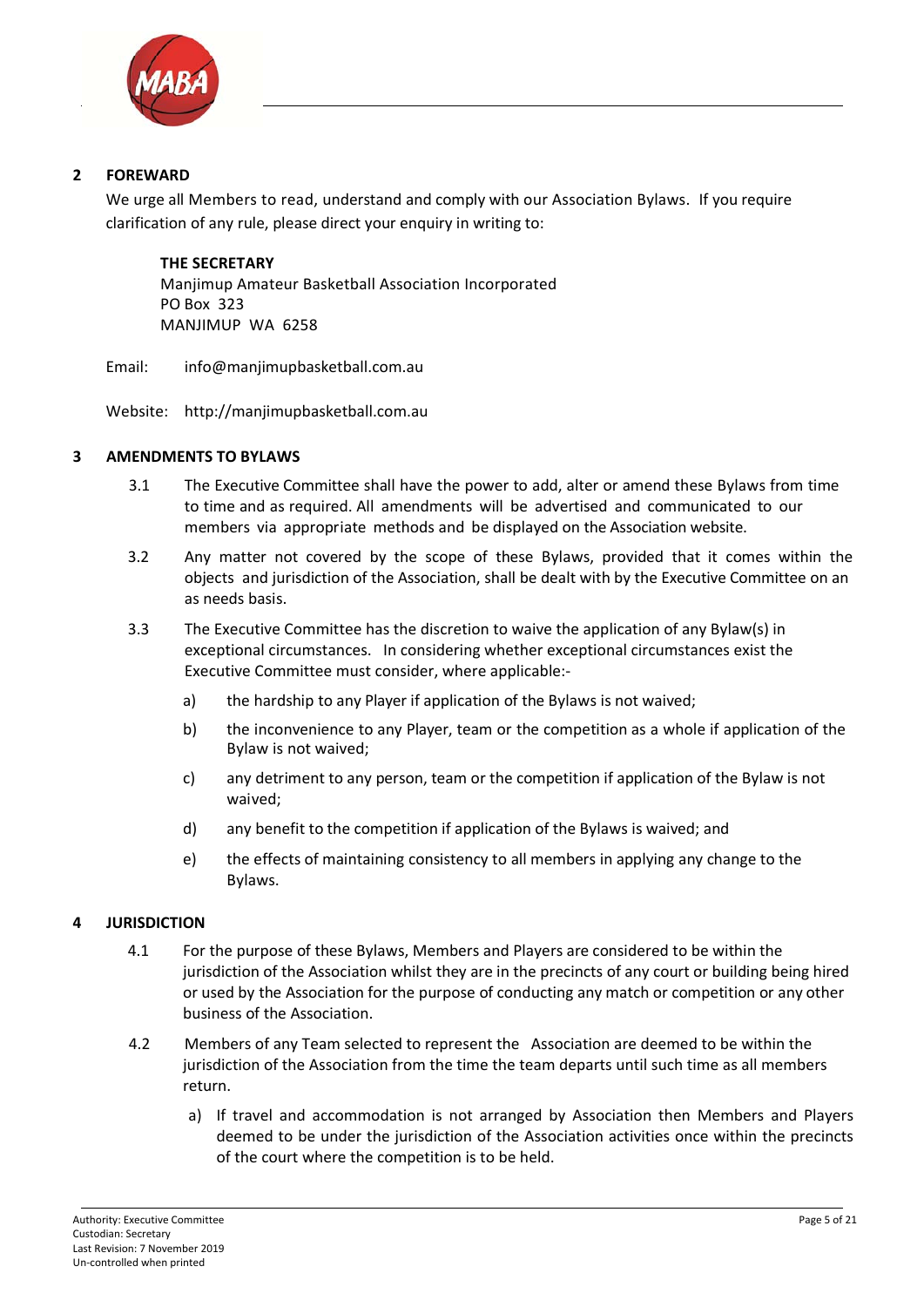

#### **5 WORKING WITH CHILDREN CHECK**

- 5.1 All Coaches and Managers of any the Association representative team must obtain a Working with Children Check (WWC Check) with costs being covered by the Association.
- 5.2 All Coaches and Managers of any team participating in the Association competition are strongly encouraged to obtain a WWC Check with costs being covered by the Association.
- 5.3 All Referees deemed to be on the Association Panel, over the age of 18, must obtain a WWC Check.
- 5.4 In all cases a copy of this documentation must be supplied to the Association for recording purposes, by the third playing date of each scheduled competition.

#### **6 TROPHIES AND AWARDS**

The Executive Committee shall have the power to award:

- 6.1 Trophies to various grades as required.
- 6.2 To decide upon awards for commendable performances during competitions conducted by the Association, Players, Referees and non members who have contributed to the objectives of the Association.
- 6.3 Special recognition by way of Life Membership may be awarded for outstanding services to the Association and may be awarded based upon criteria set by the Executive Committee.
	- a) Life membership must be recommended by a majority of Executive Committee and endorsed by a minimum of two (2) Life Members.

#### **7 PLAYER WELLBEING**

- 7.1 Parents of Players suffering from an illness or medical condition should make the Junior Coordinator aware of that condition, bearing in mind such information should be kept confidential.
- 7.2 It shall be the joint responsibility of the Coach and game Referees to ensure that any Player who is bleeding or has an open wound is substituted. The Player may return to the court only after the bleeding has stopped and the affected area or open wound has been completely and securely covered.
- 7.3 Any Player who has blood on their uniform must be substituted and cannot return to the court until the blood has been removed or another uniform is worn.
	- a) A Player needing to change a part of their uniform affected by blood will be permitted to wear another suitable garment as a replacement with the agreement of the Referees.
	- b) This Player will not be penalised by uniform violation points.

#### **8 MOUTHGUARDS**

- 8.1 It is compulsory for all Junior Players to wear a mouthguard at all times while on the court.
	- a) A Junior Player is defined as a Player aged under 19 years of age as at 31 December of the second year (second half) of the competition. For example in season 2019/20, the Player must be under 19 years of age as at 31 December 2020.
- 8.2 All Junior Players participating in the Senior competition are required to wear a mouthguard. Umpires will remove Junior Players from the game for not wearing a mouthguard.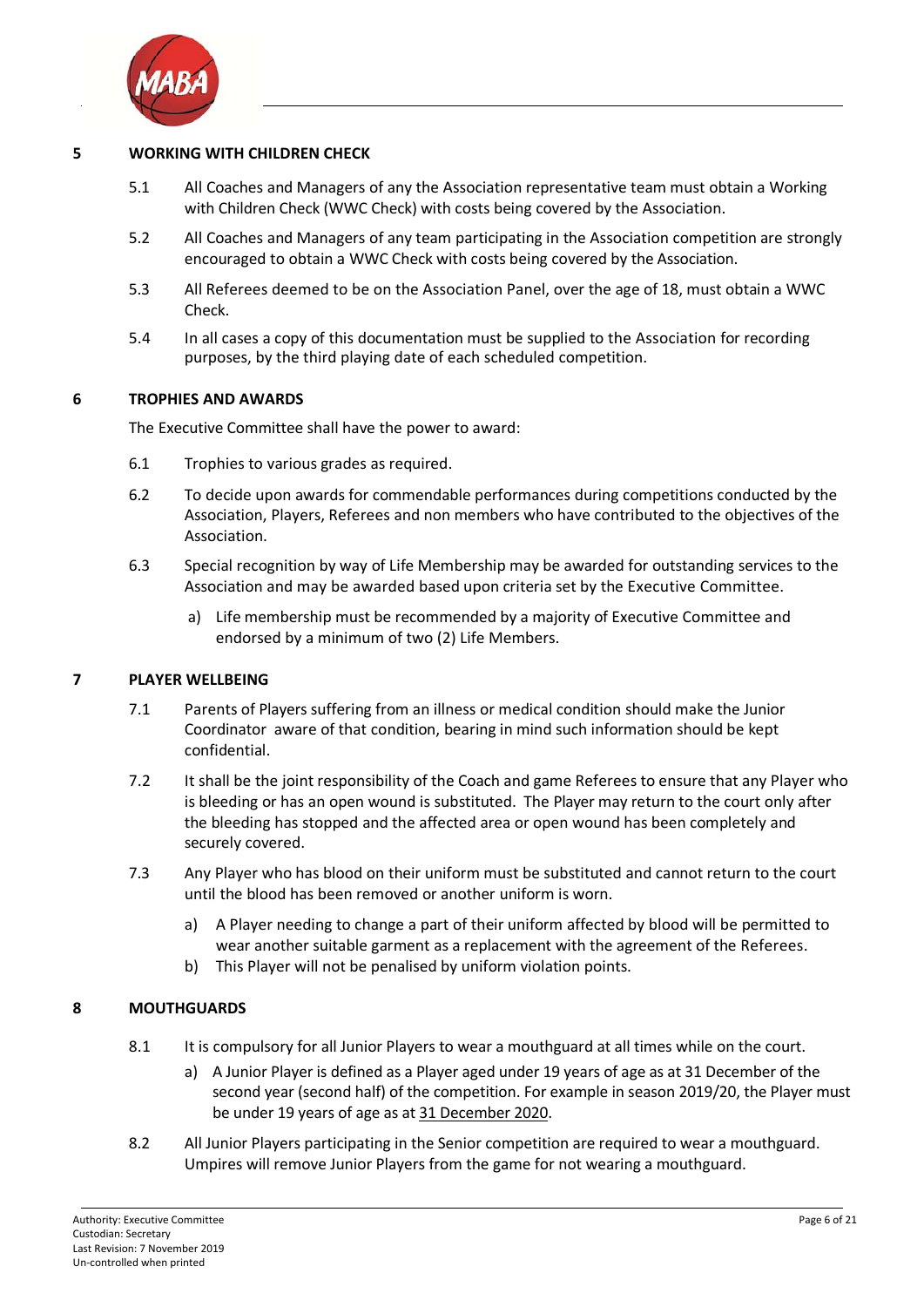

8.3 A Doctors or Dentist certificate will be required if there is reason for not abiding by this ruling. This will need to be reviewed on a seasonal basis and a copy must be kept on file.

#### **NO MOUTH GUARD = NO GAME**

#### **9 PLAYER UNIFORMS**

- 9.1 Each affiliated team shall select a distinctive uniform (a uniform consists of shirt and shorts) that shall be registered with the Association.
	- a) Teams wanting to change their registered uniform need to complete the Association '*Request to change uniform'* form.
	- b) Uniforms should not be purchased by teams until notified by Executive Committee.
	- c) Each Player's shirts shall be numbered on the front and back in accordance with the official Rules of Basketball. The only numbers permitted are from four (4) to fifteen (15), twenty (20) to twenty five (25), thirty (30) to thirty five (35), forty (40) to forty five (45) and fifty (50) to fifty five (55).
	- d) Uniforms must be the same style, not just the same colour.
- 9.2 The Executive Committee or approved sub Committee of the Association shall approve the design and colour scheme of the uniform and notify each team of the decision based on the following criteria.
	- a) Teams who are playing their second year in the division/grade have the right to keep their playing colours as priority over any other team.
	- b) Full teams that are moving up to the next age division/grade have the right to keep their playing colours as long as it does not conflict with rule (a) above.
	- c) Approval of team uniform colours and styles are on a first in first serve basis and centred on receipt of the team registration form and full team payment.
	- d) The Association has specific club colours for junior grade teams only.
- 9.3 Sponsorship Advertising on any playing uniform must be approved by the Association to ensure there is no conflict between Association sponsors and that of the team wanting to be registered.
	- a) Any non approved sponsorship will need to be removed or covered up before each game.
- 9.4 If on game night a uniform clash occurs the Duty Person is to refer to the registration forms when making a decision on who is at fault.
	- a) If no fault has occurred on behalf of the teams, and the Association has missed the clash no penalties will apply.
	- b) If a team is deemed to be playing in the wrong uniform the team must rectify the situation, even if this means playing in plain clothes. Either way penalties will apply to the team out of uniform.
- 9.5 Out of uniform is defined as:
	- a) Not wearing the team shorts.
	- b) Not wearing the team shirt including numbers.
	- c) Wearing inappropriate clothing, i.e. tracksuits, jumpsuits or jumpers etc.
	- d) Player's shirts must be tucked into their shorts at all times, enforced at the Umpires

discretion.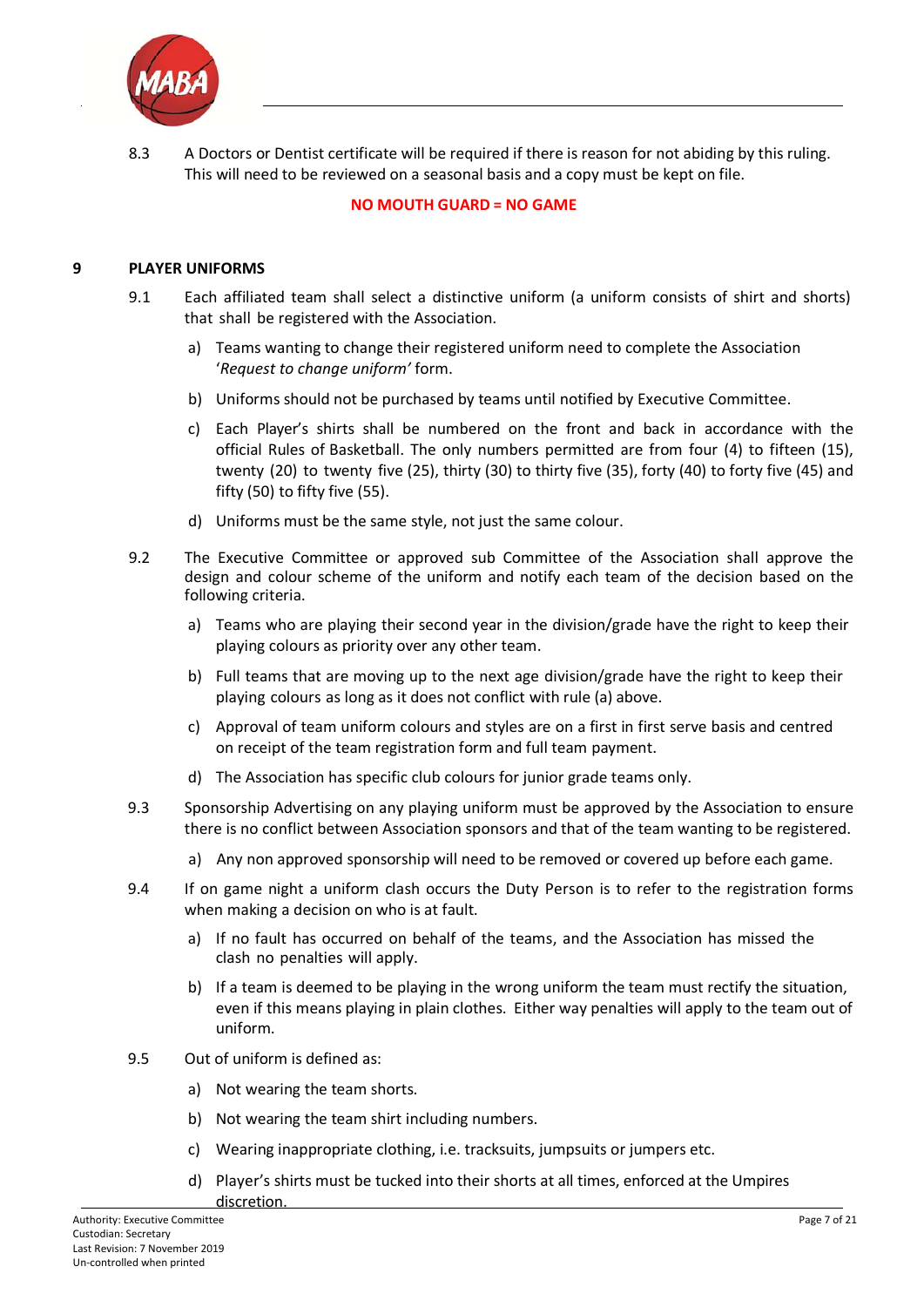

- 9.6 Under no circumstances will Bibs be accepted by the Association as an alternative.
- 9.7 A Player will not be permitted to play if:
	- a) A Player is out of uniform in the final series.
	- b) They are wearing any jewellery (sleepers, studs, earrings etc.) caps, bandannas or plastic headbands.
	- c) Taping of rings (including but not limited to earrings, nose rings) is not permitted.
	- d) Plaited hair and hard plastic hair ties / clips are not permitted.
	- e) They do not have footwear (i.e. bare feet and thongs are not permitted).
- 9.8 Players must be in correct uniforms by the start of the third game or penalties will apply.
- 9.9 The only exception is a fill-in Player who can play one game without the requirement for meeting the uniform ruling.
- 9.10 A Player who participates in a game and who is out of uniform will incur a two (2) point penalty. This is to be brought to the attention of the Referees before half time. Referees, not the scorers, will deduct the points from the offending teams score at half time.

#### **10 PLAYING RULES**

- 10.1 All competitions or games conducted by the Association shall be conducted in accordance with the official rules of Basketball as adopted by Basketball Australia.
- 10.2 Variations or modifications to suit any particular set of circumstance must be with approval of the Executive Committee and will be advertised within these Bylaws.

#### **11 OFFICAL RULES INTERPRETATION**

- 11.1 FIBA Official Basketball Rules and Official Interpretations shall apply unless otherwise provided in these Bylaws or as described by the Association Executive Committee from time to time.<br>11.2. Amendments to either the Official Basketball Rules or Official Interpretations will only con-
- Amendments to either the Official Basketball Rules or Official Interpretations will only come into effect at the start of each Season unless otherwise advertised by the normal communications channels.
- 11.3 As our competition is not fully timed there will be minor adjustments made to the FIBA rules in order to ensure our competition is played within the spirit of sportsmanship and fair play. These minor adjustments will only be concerning rules that cannot be facilitated fairly without stopping the game clock.
- 11.4 When applying the FIBA rules, common sense is essential. Penalising every technical infraction that occurs will only succeed in producing dissatisfied spectators, Players and Coaches. With younger age groups in mind, the Referees will endeavour to consider the abilities of the Players concerned when applying the rules in order to maintain a balance between game control and game flow.
- 11.5 Day to day interpretation of the rules shall be the responsibility of the Association.
	- a) On game night this responsibility is handed to the Duty Person and then the Umpire Coordinator in the Duty Persons absence.
- 11.6 In the event there is a joint grade (u12's & u14'S) the rules applied shall be those of the higher grade.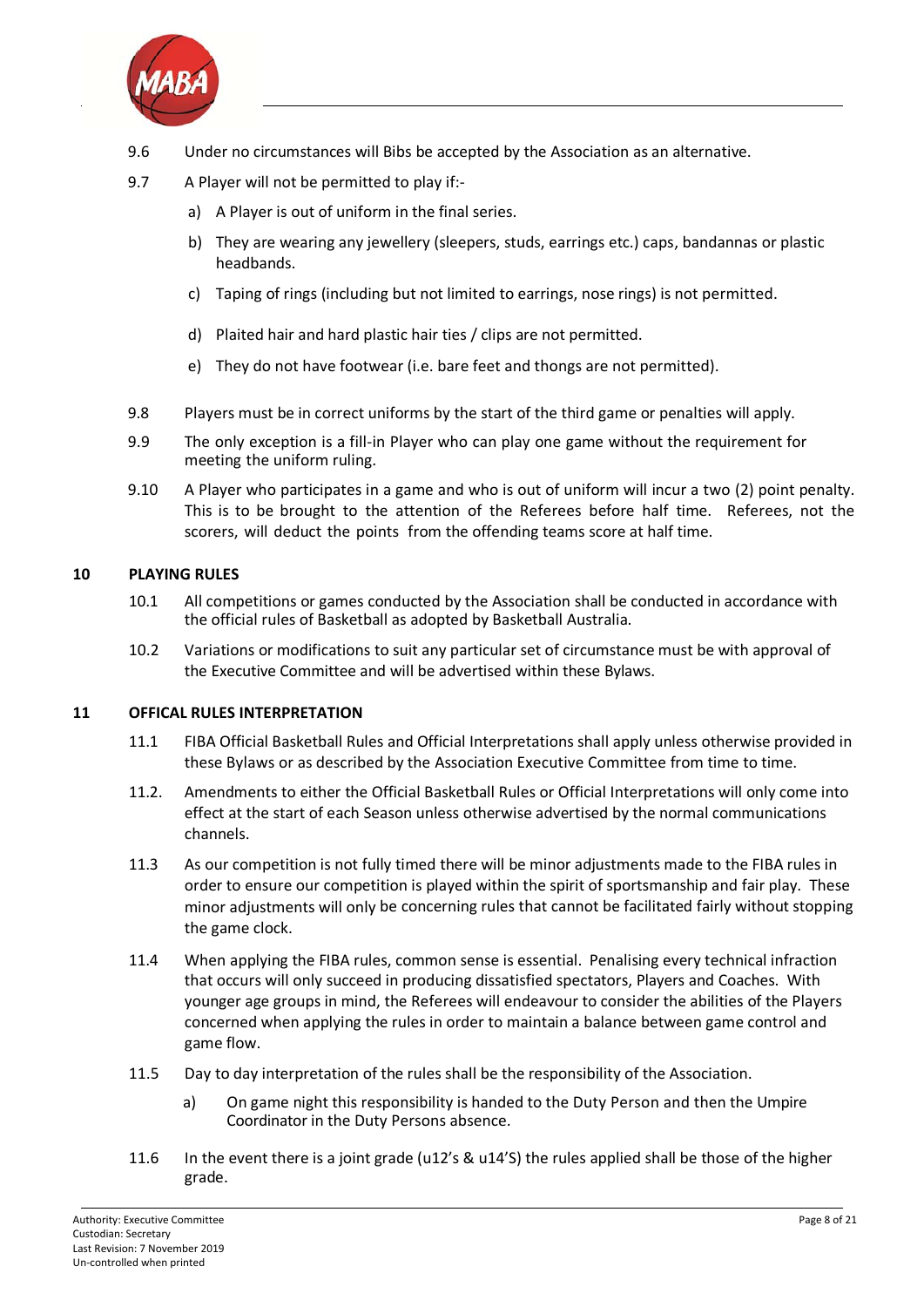

- 11.7 In any instance where an official ruling is required as to the intent or purpose of any rule included in the Official Rules of Basketball, the Umpire Coordinator appointed from time to time by the Association, will determine this in consultation with Basketball WA (i.e. not on game night).
- 11.8 All rulings given by the Umpire Coordinator shall be reported to the Executive Committee, together with his/her decision and reasons in regard to this the matter.
- 11.9 If the Umpire Coordinator is unable to reach a satisfactory conclusion on any matter relating to the rules of the game, he/she shall refer the matter to the State Rules Interpreter, whose decision shall be final and binding.

#### **12 MERCY RULE**

- 12.1 Any team that is leading by twenty (20) points or more MUST retreat to the half court line after they score until the opposition has brought the basketball into their offensive front court. This will remain in effect until the lead is reduced to nineteen (19) points or less.
- 12.2 It is the Coach/Captains responsibility to ensure his/her Team adheres to this rule.
- 12.3 Failure to do so may result in warning and then a technical foul being charged and entered in the scoresheet against the Coach/Captain.
- 12.4 Not applicable to u12 competition as it is governed by its own modified rules (see 14.5).

#### **13 FINANCIAL STATUS**

- 13.1 All individuals and teams shall remit to the Association nomination fees as prescribed from time to time by the Executive Committee.
- 13.2 Such fees shall be in the hands of the Association Treasurer on or before the prescribed date, and any individual not having remitted the fees, shall be considered non financial as from midnight on the prescribed date and be subject to such penalties as determined by the Executive Committee.
- 13.3 Any outstanding fines, playing fees, court fees, representative fess or any other charges not paid in activity held by the Association (including the final series) until paid in full along with any new fees and charges imposed full from previous years by either Players or teams will render them ineligible to participate.
- 13.4 All fines to be PAID IN FULL prior to the next scheduled fixture, accepted and receipted by the Duty Person or Executive Committee member.

*PLEASE NOTE:* Any information and penalty (including non‐payment of any monies due) will be shared with all Associations in WA and the Player(s) involved will not be eligible to play with any affiliated association until all fees are paid in full.

#### **14 COMPETITION GRADES**

- 14.1 The Association shall try to foster competition in A, AR, B, U19, U16, U14, U12 and Aussie Hoops grades.
- 14.2 The Aussie Hoops competition is held separately to the main domestic competition which runs from October to March the following year.
- 14.3 Teams will consist of all girls or all boys' teams.
- 14.4 The Association does not currently offer a mixed competition.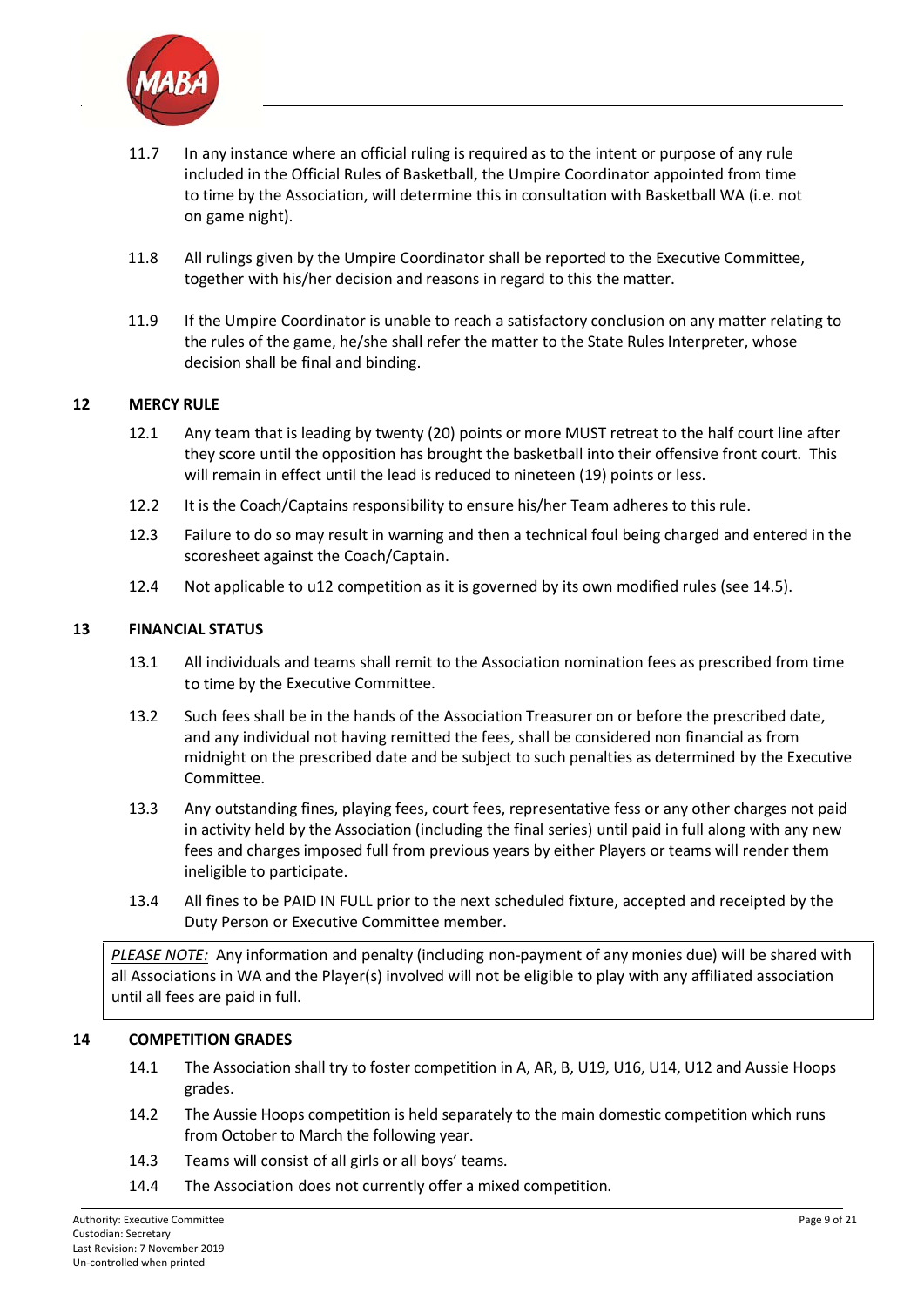

14.5 U12 competition is governed by "Modified rules" as amended from time to time by the Executive Committee to foster inclusion and development in this age group.

#### **15 REGISTRATION PROCESS**

- 15.1 Individuals and Teams wishing to participate in any competition or game conducted by the Association shall complete the required registration form(s) issued by the Executive Committee.
- 15.2 Individuals are encouraged to nominate a Team at registration time however; the Association will endeavour to find a team for any Player who requires this.
- 15.3 Individuals who wish to change teams after registrations have closed may only do so with the approval of the Executive Committee.
- 15.4 Any request for a change of Team must be made in writing to the Executive Committee.
- 15.5 Team registrations must have a minimum of 6 individual registered Players at the time of registration and a maximum of 10 Players.
	- a) Only A grade nominating Teams can list junior players (under 19 years) on their form.
	- b) Additional Player requests (including those to prevent a forfeit) need to be approved by the Senior Women's Committee prior to that Player taking the court. Penalties apply for unregistered Players.
- 15.6 All forms shall be in the hands of the Association Secretary on or before the due closing date. Individual and Team registrations forms received after the due date shall be invalid, except in special circumstances where the Executive Committee may accept such registrations as valid.
- 15.7 All Registrations/Team nominations shall be approved by the Executive Committee and such approval shall be given before any Team may participate in any game or competition conducted by the Association.
- 15.8 Acceptance by the Executive Committee of any Registration binds that Individual and Team to comply with these Bylaws and any other rules or Codes of Behaviour approved (and modified from time to time) by the Executive Committee.
- 15.9 Teams must apply in writing to remove and/or add Players from their Team list.

#### **16 REGISTRATION OF PLAYERS, COACHES, TEAM MEMBERS AND REFEREES**

- 16.1 Before any Player is eligible to compete in any competition or game conducted by the Association the Player must be registered with the Association in accordance with these rules.
- 16.2 Registration of playing members shall be considered completed when the registration form and registration fee as prescribed by the Executive Committee, have been received by the Association Registrar or any person duly appointed by the Executive Committee to carry out the duties of the Registrar.
	- c) Registration fees and personal member details will be passed onto to BWA.
	- d) Players who join a team after the start of the season will be required to pay a pro rata fee for season fees and insurance to ensure the registration process is complete.
	- e) Applications for deferred payments may be considered by the Executive Committee, if made in writing and delivered to the association prior to the registration day.

#### *In all circumstances all fees are to be paid prior to taking the court.*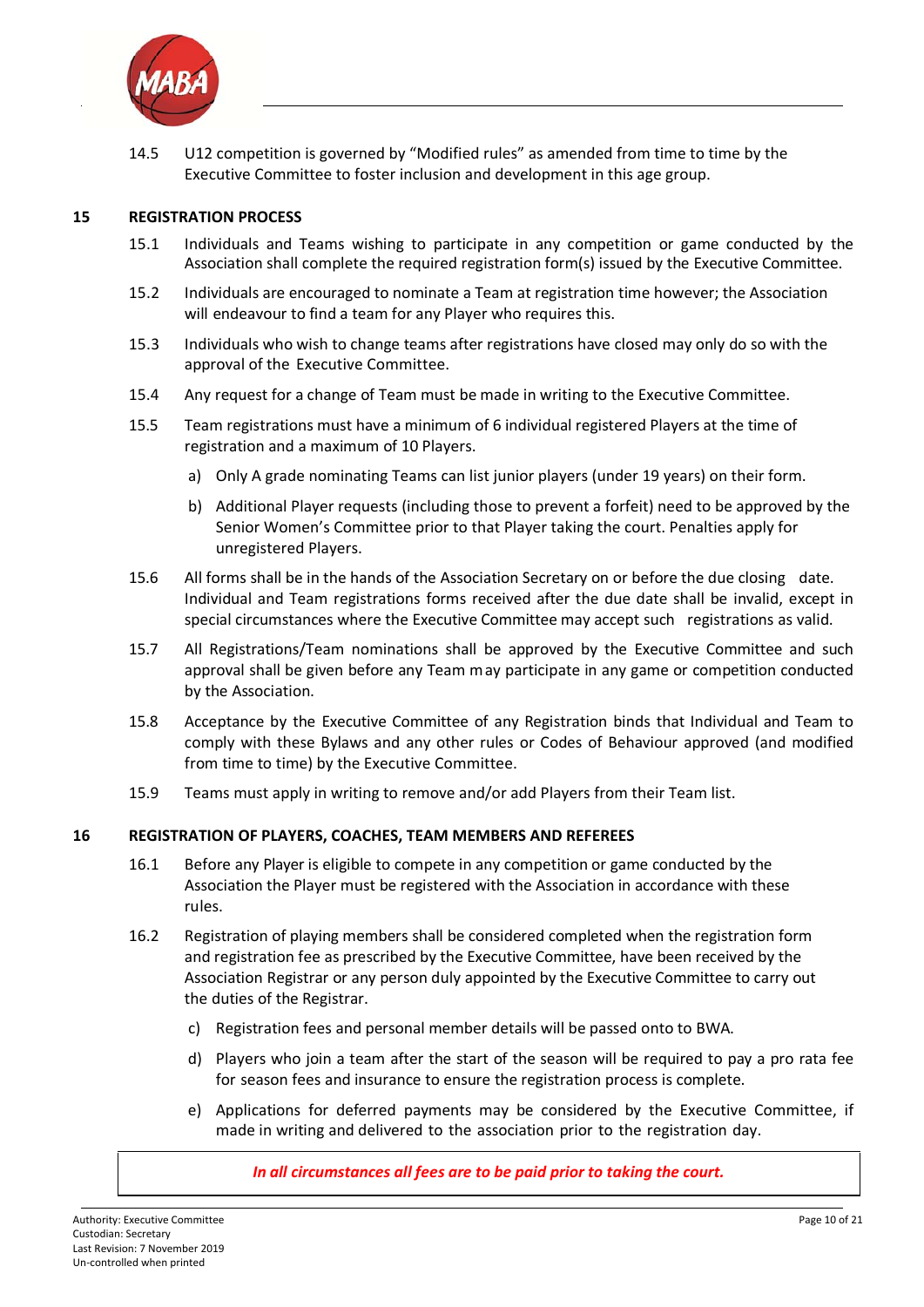

- f) Upon payment of the required registration fee and acceptance of the registration by the Executive Committee or its duly appointed agent, a playing member shall be registered with the Association from that date until the end of the playing season for which such payment is made.
- g) The Association shall maintain a register of all registered Players showing the Players name, playing team, address, e‐mail address, date of birth and any other relevant information deemed required.
- h) The Executive Committee may refuse to register any Player for whatever reason it sees fit.
- i) Coaches and Team Managers listed on the Nomination Form shall be registered as Members of the Association.
- j) Referees who are appointed by the Association to officiate in fixtures will be registered as Members of the Association.

#### **17 MOVEMENT OF PLAYERS BETWEEN GRADES OR AGE GROUPS, FILL‐IN AND EMERGENCY PLAYERS**

- 17.1 All Players MUST be registered.
- 17.2 All junior Players are strongly encouraged to play in their respective age group.
- 17.3 A junior Player can register and play in an older age group with the approval of the Junior Coordinator and/or relevant subcommittee.
- 17.4 No junior Player shall be permitted to play for another team (including as a fill in) in the same age group/grade during the season (under 12's are excluded from this rule).
- 17.5 A fill‐in Player must be registered with the Association and must be financial with their normal playing team before being granted the right to be a fill‐in Player.
- 17.6 Any Player can play one game per night in any age group higher than his/her normal competition game as a fill-in Player. Junior players cannot play in any age group higher than his/her normal competition game as a fill‐in Player without prior approval from the Junior Coordinator and/or relevant subcommittee to play.
- 17.7 A Team may only use a fill‐in Player(s) to make a full complement of five (5) Players for that fixture.
- 17.8 A registered Player can only fill-in for a higher age group THREE times in a season.
- 17.9 After a Player has played their third  $(3<sup>rd</sup>)$  game with the same team in a higher age grade they must stay in that team.
- 17.10 An emergency player is eligible to participate when a team has been unsuccessful in drawing a fill-in player from a lower grade or a junior player approved by the Committee, to prevent a forfeit (as player number five). Fee to be paid *prior* to Player commencing on court.

#### **18 ELIGIBLE PLAYERS**

- 18.1 All Players must be registered (and financial) in accordance with the Association registration process.
- 18.2 To be an eligible Player within the meaning of these rules, a Player shall comply with the amateur definition as prescribed by the Australian Basketball Federation, and shall be a registered member of this Association.
- 18.3 A Player is eligible to play if their name (first and surname) is "printed" on the score sheet.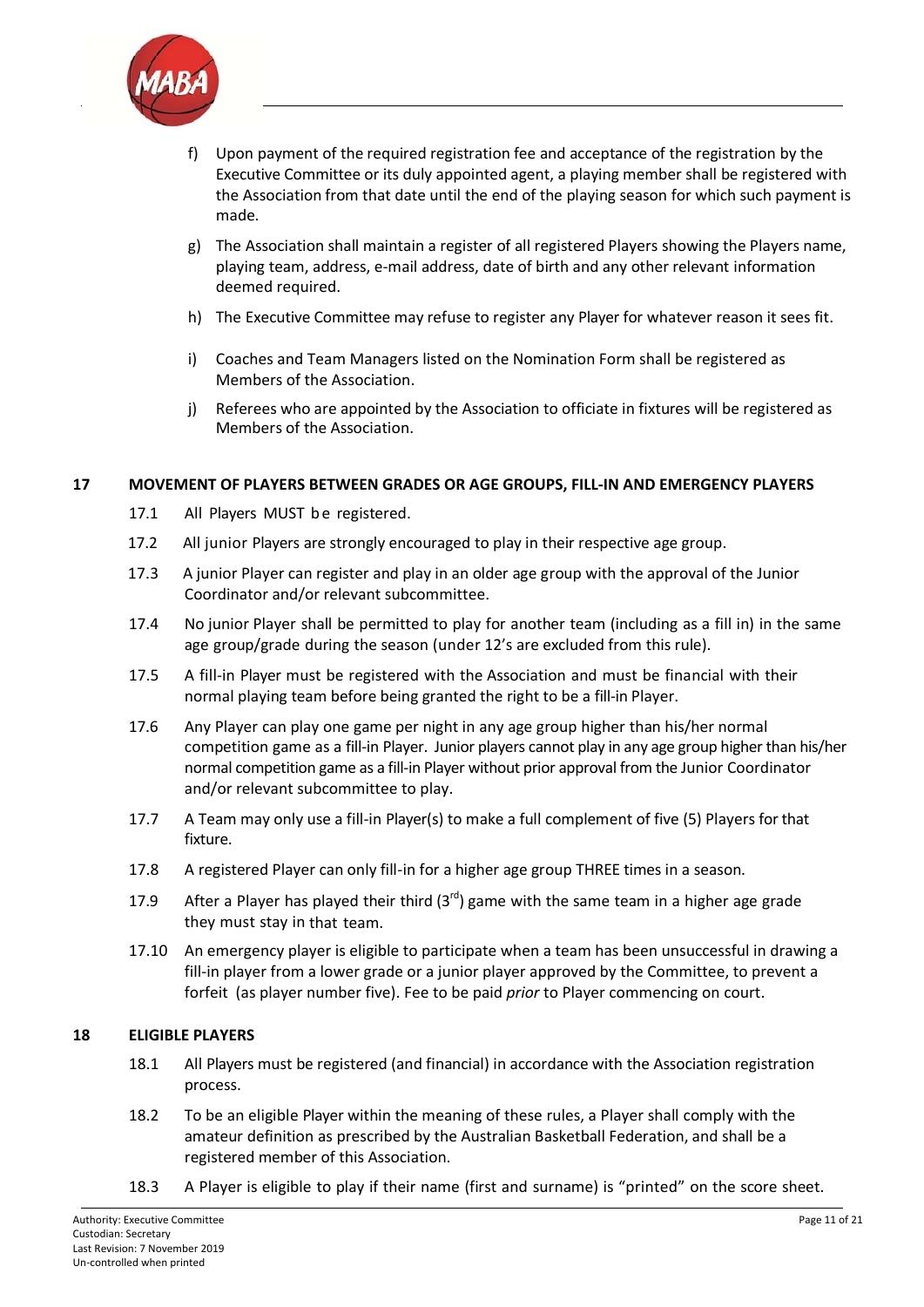

- 18.4 Registered team Players who arrive "late" are not permitted to take the place of a fill‐in Player once the game has commenced.
- 18.5 Registered Players in full uniform who arrive within 10 minutes of the start of the game, may have their name included on the official score sheet and take part in the game as long as all other conditions are met.
- 18.6 Players will be considered to have participated in the game when all the conditions above are met.
- 18.7 Referees are to ensure the score sheet reflects the correct number and name of all Players by crossing out the names of any Player who is not "playing" on the night. The Referee should initial next to each name he/she crosses out.

#### **19 INELIGIBLE PLAYERS**

- 19.1 All instances concerning the alleged participation of an ineligible Player in a competition game shall be reported in writing to the Association within twenty four (24) hours of the incident concerned by the Referee of the game or Duty Person.
- 19.2 Such reports, which in all cases must be in writing, shall be referred to the Executive Committee.
- 19.3 In any instance where it shall be proved that an ineligible Player has so participated, then the Executive Committee shall be empowered to take such action as it may think fit against the offending Player.
- 19.4 If teams play an unregistered Player, that game will be deemed a forfeit and all premiership points will be deducted and the forfeit penalty process applied.
- 19.5 Any Coach who plays an unregistered Player will be reported by the Umpires on official Association forms and suspension for cheating may result.

#### **20 ELIGIBILITY TO PARTICIPATE IN FINAL SERIES**

- 20.1 To be eligible to participate in the final series of any competition conducted by the Association, Players must have played at least one third of qualifying games conducted in that grade. Byes are classed as qualifying games and the following criteria shall apply:
	- 10, 11 or 12 fixture games 4 games to be played.
	- 13, 14 or 15 fixture games 5 games to be played.
	- 16, 17 or 18 fixture games 6 games to be played
- 20.2 A Player shall be eligible to participate in the final series of that grade with the T eam the said Player is registered with and has played the qualifying number of games required.
- 20.3 Where a Player, through sickness, injury, or other circumstances beyond their control shall be prevented from completing the required number of qualifying games then the Executive Committee shall have power to waive the provisions of sub‐paragraphs above, provided that the application (accompanied by a doctors certificate) is submitted in writing and is with the Secretary at least three (3) weeks prior to the commencement of the final series of the grade concerned.
- 20.4 The Executive Committee will prominently post a list of eligible Players not less than two weeks before the end of the qualifying rounds, however for the purpose of this rule, it shall be the responsibility of all teams to carefully assess the eligibility of Players before permitting them to participate in a finals series.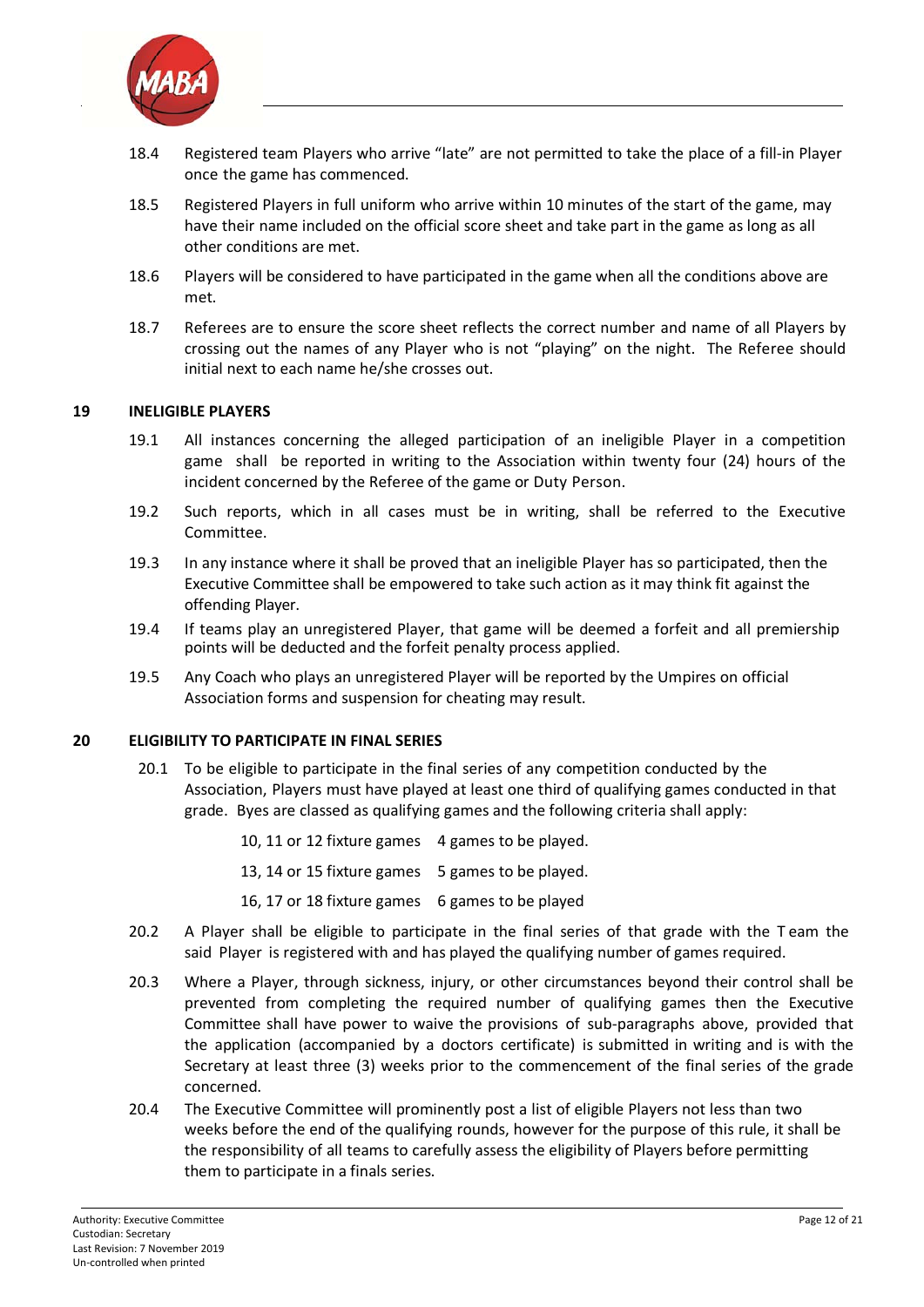

- 20.5 Any protest or dispute concerning the eligibility of a Player to participate in a final series shall be reported to the Executive Committee and dealt with as a matter of urgency.
- 20.6 A Players name on the official signed score sheet is evidence enough that the Player participated in that game.
- 20.7 Eligible Players can play in multiple final series in different divisions if all required conditions are met.
- 20.8 In the case of a game won on a forfeit, only those Players whose names appear on the score sheet can count that game in assessing eligibility.
	- a) Games forfeited in advance will see approved registered Team lists eligible to count the game.

#### **21 TEAM RESPONSIBILITIES**

- 21.1 The Executive Committee shall be empowered to allocate duties as required, to any team participating in any competition or game conducted by the Association.
- 21.2 Any team not carrying out the duties, as prescribed by the Executive Committee shall be considered in default and shall be subject to such penalties as from time to time considered by the Executive Committee.
	- a) Where the Executive Committee deems that a Team has blatantly disregarded duties allocated to that Team, such Team will be subject to disciplinary action and significant fines as outlined by the Executive Committee.
- 21.3 Teams must provide a competent scorer for the duration of each game. In the event that the two scorers cannot decide who will do the manual score card versus the electronic board, team A on the score sheet is responsible to fill in the score sheet.
- 21.4 The scorer shall operate in accordance with the official rules of basketball as applying to scorers or as so instructed by the Association.
- 21.5 All teams must ensure all Players full names, Coaches full name and Team Captain are entered on the score sheet 10 minutes before commencement of play.
- 21.6 All Teams shall be held responsible for the conduct of their Players and spectators.
- 21.7 Junior games on court one will not commence until the rostered team representative is in the canteen.
- 21.8 NO PLAYERS shall be permitted on the court during a time out.

#### **22 GRADING**

- 22.1 All competitions conducted by the Association shall be conducted on a grade basis, such grades to be decided by the Executive Committee.
- 22.2 It shall be the responsibility of the Executive Committee to determine the relative merits of competitor teams and to allocate such teams to the respective grades.
- 22.3 The Executive Committee shall have the power to call for such evidence as it may require for the purpose of allocating teams to grades and if considered necessary, the Executive Committee may conduct a series of grading games.
- 22.4 The Executive Committee shall have the power to alter or amend team grading from time to time.
- 22.5 The decision of the Executive Committee shall be final with regard to the grading of the team.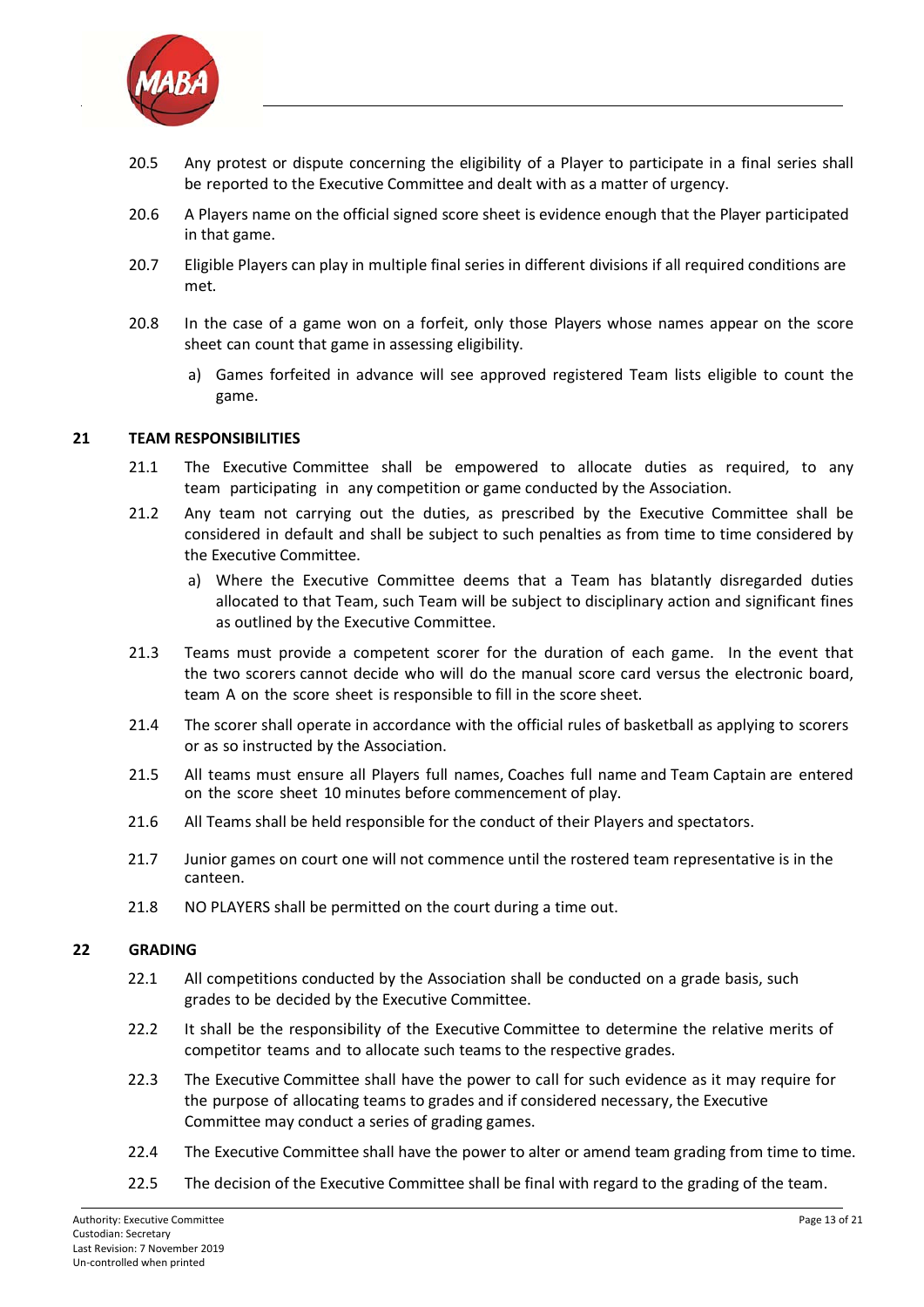

#### **23 COMPETITION FIXTURES**

- 23.1 The Executive Committee (or duly appointed subcommittee) shall be responsible for the compilation and publication of an official fixture list to cover all grades of any competition conducted by the Association. Such a list must always be approved by the Executive Committee.
- 23.2 Such an official fixture shall not be altered or amended in any way, except by a decision of the Executive Committee.
- 23.3 Where a team, requires postponing a scheduled fixture, because of extreme circumstances, applications must be made in writing to the Secretary at least 48 hrs prior to the date of the scheduled fixture.
- 23.4 The opposition team is not obliged to play on another night if it is inconvenient to that team and they would win on a forfeit.
- 23.5 Where the teams have agreed and the Executive Committee approves to a fixture change, the game must be played before the next Association set of fixtures or a forfeit to the team requesting the change will be the result.
- 23.6 If played at another time or venue the team seeking the change shall pay the court fees for both teams for the time slot not being played.
- 23.7 Any competition game played at a time or place not in accordance with the official list of fixtures (as approved or amended by the Executive or a duly appointed subcommittee) shall not be taken into account when compiling the premiership points table. Neither team shall be awarded competition points and scores for that game, both for and against, shall be by both teams resulting in a 0‐0 point score.
- 23.8 If a game is drawn the result will stand during the qualifying fixtures, however, for all finals the Association will follow those rules as set down in the Official Rule Book to ensure a result is achieved (i.e. Extra time will be played).
- 23.9 Should a team listed to take part in an official fixture fail to appear within **10 minutes** of the stipulated time, or is not able to field **5 registered Players**, the opposition team shall be awarded the game on a forfeit.

#### **24 LATE GAME PENALTY**

- 24.1 A team will lose 2 points for every full minute (to a maximum of 18 points) if it is unable to field 5 Players at the start of the game.
- 24.2 These points to be awarded to the opponent's team score at half time by the Referee.

Teams that cause a fixture to start late will be penalised 2 points for every full minute that the game is *delayed. Points will be awarded to the opposition team's score at half time.*

#### **25 SCORESHEETS AND EQUIPMENT**

- 25.1 Score sheets in all grades shall be provided by the Association and it will be the Coach or Managers responsibility to complete the necessary team details thereon at least ten (10) minutes prior to the scheduled commencement time of the game.
- 25.2 Score sheets of all games shall be retained by the Association but in the event of any team requiring the need to record games scores, this can be done in a separate scorebook. This does not relieve teams of responsibility to supply score keepers.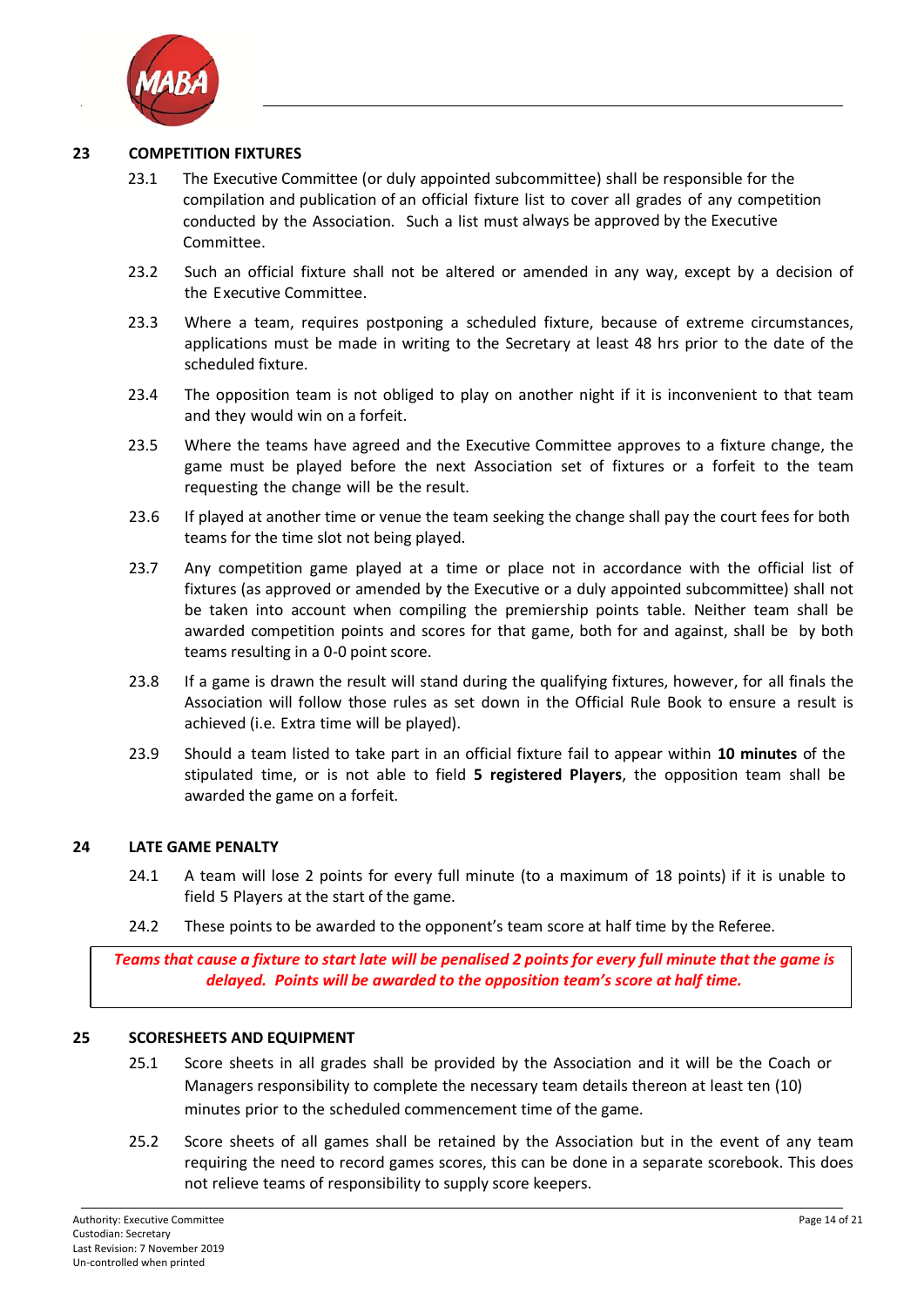

- 25.3 It shall be the responsibility of the Association to provide the necessary court equipment as specified in the Rules of Basketball for all games conducted by the Association.
- 25.4 Match balls in all grades shall be provided by the Association.

Under 8's, 10's and 12's use size 5 ball

Under 14's use size 6 ball.

Under 16's & under 19's Girls use size 6 ball.

Under 16's & under 19's Boys use size 7 ball.

25.5 The Association will provide warm up balls.

#### **26 FORFEITS**

- 26.1 Any team that forfeits three games during the qualifying rounds will be disqualified by the Executive Committee.
- 26.2 In the event of a team being disqualified from the Competition, then each game in which that team should have participated shall be considered as having been won by the opponent team. It shall not be necessary for the opponent team to appear at the place set down for the playing of the fixture.
- 26.3 In the event of a forfeit by any team, the score for the fixture in question shall be as per the official Basketball Rule Book (Twenty to zero, 20 to 0).
- 26.4 Forfeit incurred on the last game of the qualifying round automatically dismisses participation in the final series.

#### **27 ABANDONED GAME**

27.1 In the case of abandoned games due to outside influences (power failure, condensation etc.) the following shall occur:

| No result game rescheduled. |
|-----------------------------|
| Result on score sheet.      |
| Result on score sheet.      |
| Result on score sheet.      |
|                             |

#### **28 REFEREES**

- 28.1 It shall be the responsibility of the Executive Committee to determine the method of appointing and paying Referees for all games played under the jurisdiction of the Association.
- 28.2 The Association shall endeavour to provide ongoing training to those who seek to provide a refereeing service.
- 28.3 The Association may choose to provide incentives to elevate the standard of refereeing by whatever means deemed reasonable.
- 28.4 Financial payments to Referees shall be as per the agreed schedule.
- 28.5 Referees should have their own standard of dress which will be set from time to time by the Association.

#### **29 FINAL SERIES**

29.1 It is recommended the finals series shall be played at the end of qualifying rounds using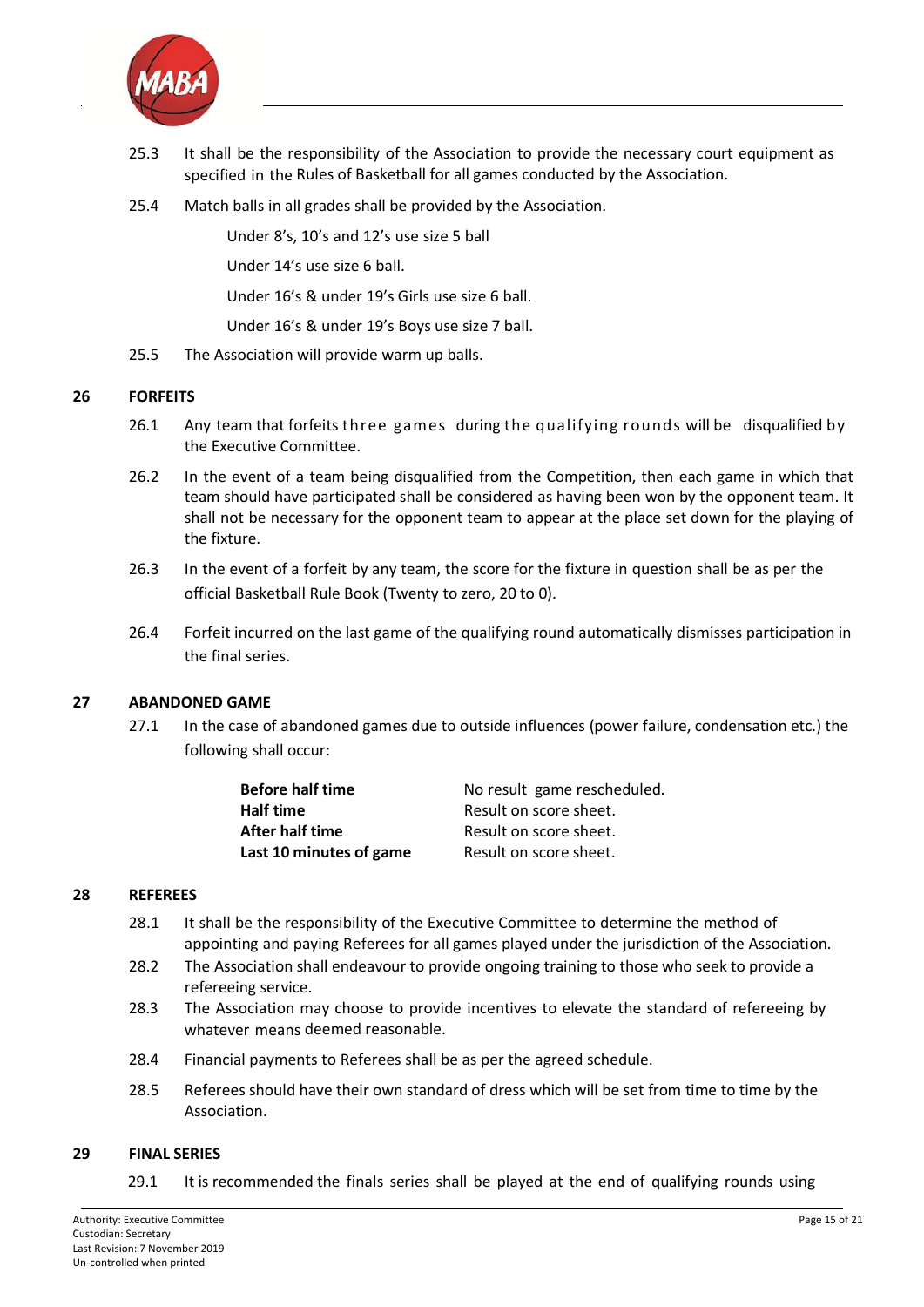

one of the methods detailed below depending on the number of teams in each division:

| 1st Semi Final           | Team 3 versus team 4 on the premiership ladder.                  |
|--------------------------|------------------------------------------------------------------|
| 2nd Semi Final           | Team 1 versus team 2 on the premiership ladder.                  |
| <b>Preliminary Final</b> | Winner of the 1st Semi Final versus Loser of the 2nd Semi Final. |
| <b>Grand Final</b>       | Winner of 2nd Semi final versus Winner of Preliminary Final.     |
|                          |                                                                  |

Grand Final Only Team 1 versus Team 2 on the premiership

- a) The Executive Committee may alter the final series at its discretion in the interest of promoting basketball.
- 29.2 Teams or Team members who forfeit any finals series game(s) shall:
	- a) Forfeit the right to participate in any future finals in that season.
	- b) Be fined \$20.00 per team member.
	- c) Not be permitted to play in the future with this Association until the fine is paid in full.
- 29.3 Independent observers in consultation with the official game umpires are appointed to assess the most valuable Player (MVP) in competition grand finals. This does not apply to U12 grades.
- 29.4 During all finals series Independent scorers and timekeepers will be nominated to the bench by the Executive Committee.
- 29.5 The last three (3) minutes of all Preliminary and Grand Final games in every grade/division will be fully timed.
- 29.6 Attendance by two (2) registered Players from each senior Team for the whole duration of the Annual General Meeting (AGM) is required for Teams to be eligible to participate in the final series.

#### **30 PREMIERSHIP LADDER**

30.1 Competition points shall be allocated for each game completed in accordance with the official fixture list as follows:

| Win                         | 3 Points       |
|-----------------------------|----------------|
| Draw                        | 2 Points       |
| Bye                         | 2 Points       |
| Loss                        | 1 Points       |
| Forfeit                     | Minus 2 Points |
| <b>Unregistered Players</b> | Minus 2 Points |
| Not fulfilling duties       | Minus 2 Points |

- 30.2 In the event two (2) or more Teams being level on points at the end of the regular season, eligibility to compete in the final series shall be on the basis of:
	- a) Firstly the Team who won the most games between those who tied.
	- b) If a tie still exists, secondly on percentage (%) points scored for, as compared with points against, in the regular season's fixtures between the Teams involved in the tie.
	- c) If a tie still exists, they shall be ranked by the number produced by dividing (/) the total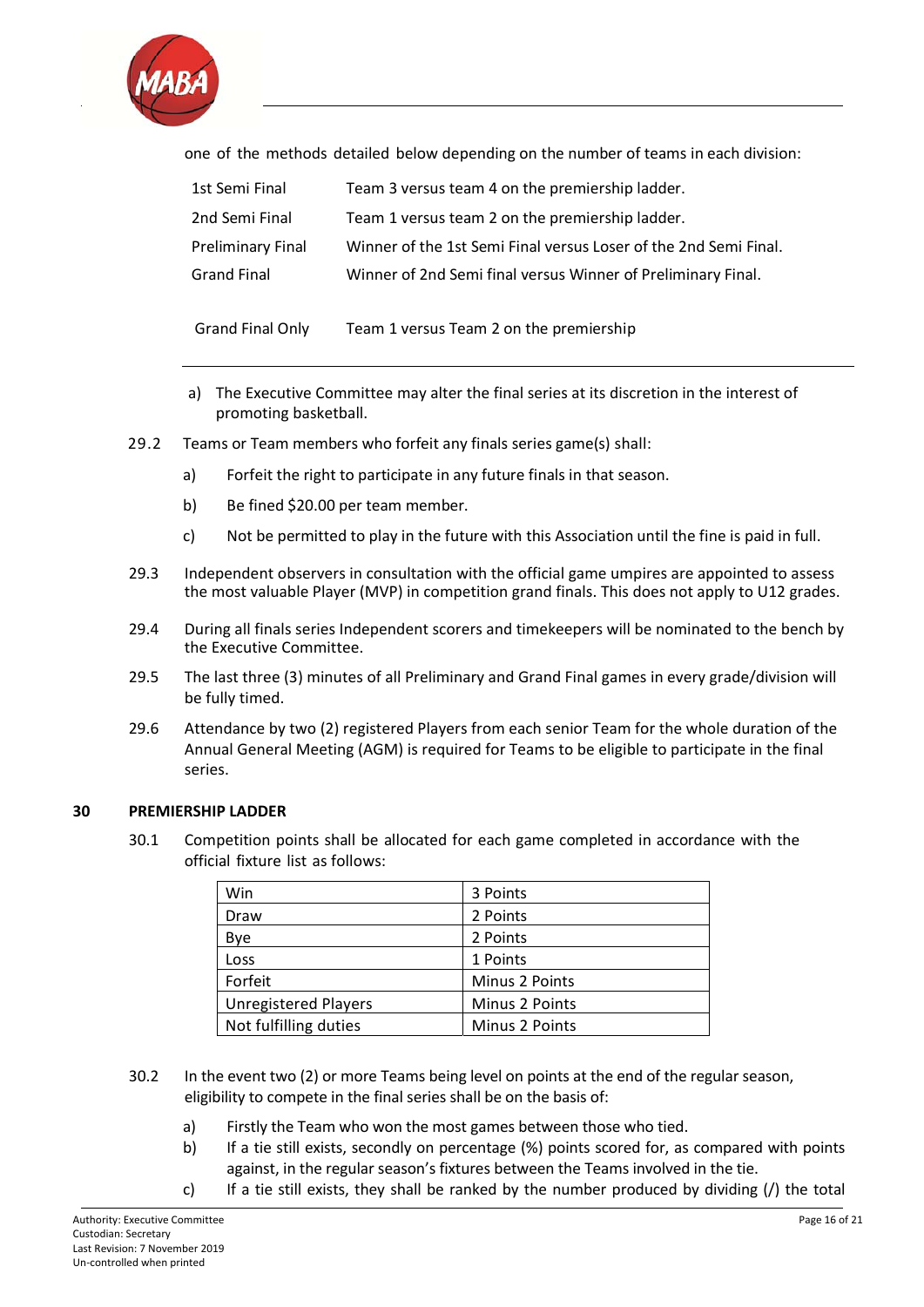

points scored for, into total points scored against for all fixtures in the regular season.

d) If after this a tie still exists, the Team with the lowest amount of points scored against them in the regular season shall take priority.

#### **31 LIQUOR RESTRICTIONS**

31.1 No persons shall convey liquor into any building or premises being used by the Association for the purpose of conducting any match or competition.

#### **32 ASSOCIATION REPRESENTATIVE TEAMS**

- 32.1 We encourage all members to try out for their respective age group.
- 32.2 Those seeking to Coach a team must apply in writing to the Secretary.
	- a) The Association does not necessarily have to accept any application.
	- b) The Association will be looking for Coaches who portray the ethos of our Association.
	- c) The Association has the right to withdraw a team if a suitable Coach cannot be found.
- 32.3 Team Managers must apply in writing to the Secretary after the team has been selected.
- 32.4 There must be a minimum of two (2) trials for each age group and division.
- 32.5 Players seeking a position in the team must actively participate in at least one training session.
- 32.6 The Selection process shall be undertaken as outlined in the Association Selection Policy and Process.
- 32.7 Referees of representative teams will be paid a game fee as determined by the Executive Committee.
- 32.8 The Association will contribute to the accommodation costs of the Referee on an as needs basis.
- 32.9 Mouth guards are to be worn at all training sessions, trials and games.
- 32.10 Representative teams are to be made up of ten (10) Players for U13 age group and where possible minimum of eight (8) Players for U14, U15, U16, U18 grades.
- 32.11 Upon selection all Players must attend training. If Players are injured they must attend and watch and assist the Coach / manager where possible.
- 32.12 The Executive Committee or designated Executive Committee person has the power to withdraw a team or a Player if training requirements are not being met.
- 32.13 Teams nominating must supply the Executive Committee with the name of all Players and Officials representing that team prior to the payment of nominations. Should the Team withdraw following payment of the nomination, that Team shall reimburse the nomination fee to the Executive Committee. Failure to do so will result in each Player being ineligible to play in any official Association fixture until that total fee is paid.

#### **33 CODES OF CONDUCT**

- 33.1 The Association is affiliated with BWA and therefore all Codes of Conducts and Member Protection policies are used as a guideline in the instance where the Association does not have its own Policy or Code.
- 33.2 THE ASSOCIATION HAS A ZERO TOLERANCE TO ANY FORM OF PHYSICAL OR VERBAL ABUSE.
- 33.3 Any offending person will be asked to leave the premise by an appointed Executive Committee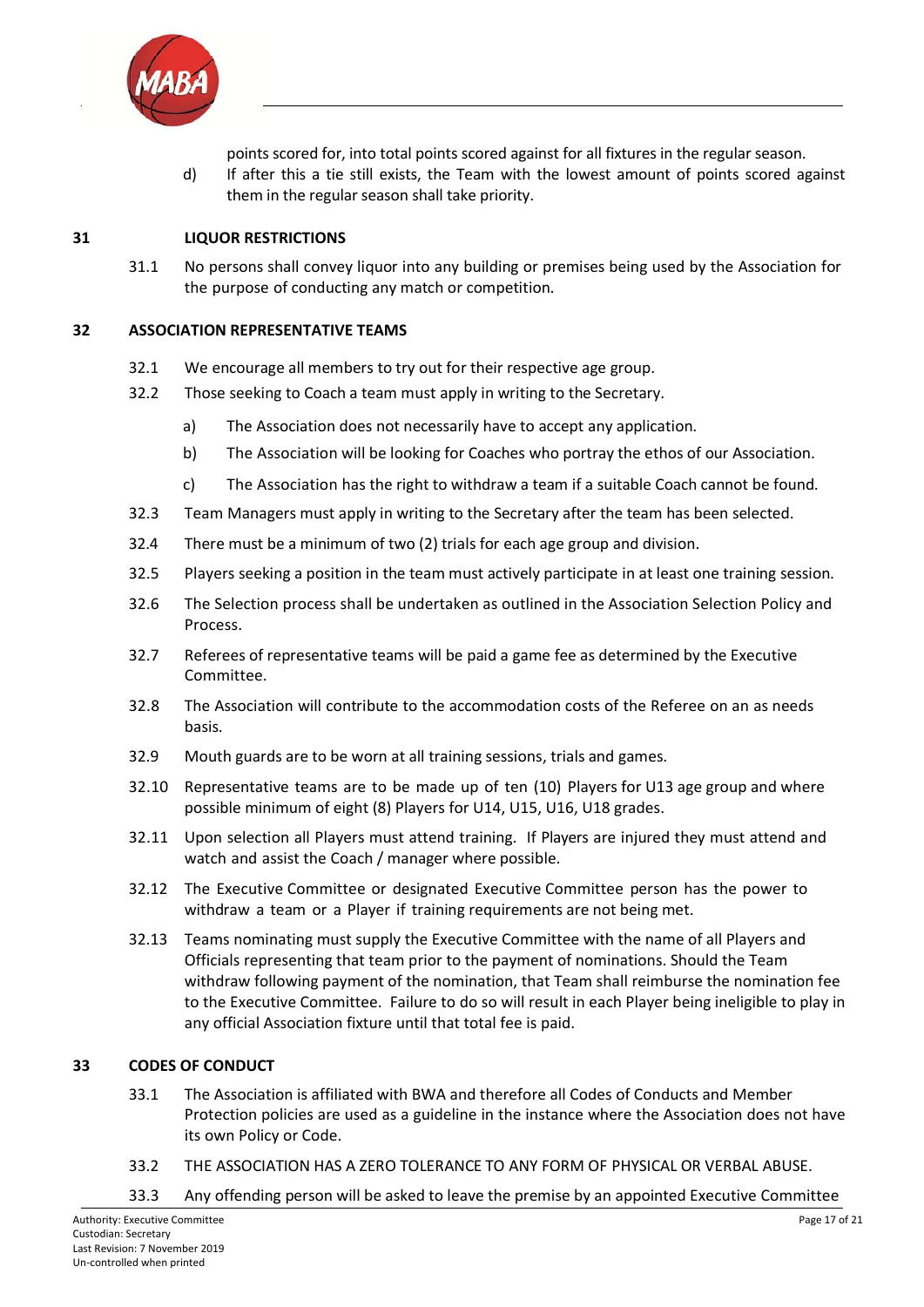

member/s immediately.

- 33.4 The Association has decided that court manners and sportsmanship will be one of the major aims in the development of Players for the foreseeable future. To help with this Referees have been instructed to:
	- a) Issue a Technical Foul for any displays of bad sportsmanship or swearing by Players or any member on or near the bench area.
	- b) Instructed to stop play and have the Court Manager eject spectators who break the code of conduct.

#### **THE REFEREE'S DECISION IS FINAL**

#### **34 NON MEMBERS – PARENTS AND SPECTATORS**

- 34.1 All non members must abide by their relevant code of conduct as issued by the Manjimup Amateur Basketball Association.
- 34.2 Non members will receive 1 warning of impending suspension from competition games for breaching the code of conduct including for abuse, audible swearing or lack of self‐control towards Umpires, members and Executive Committee members.
- 34.3 Any non member, having received a previous warning of impending suspension, who subsequently reoffends a second time within the set season will face a suspension from further games in the Season.

#### **35 COACHES**

- 35.1 All Coaches must abide by their relevant code of conduct as issued by the Association.
- 35.2 All Coaches are responsible for the on and off court behaviour of Players.
- 35.3 Coaches are responsible for those people sitting on or standing near the playing bench and they are considered part of the team in terms of Technical Fouls.
- 35.4 Any Coach that is considered to be intimidating a Referee will be duly warned and asked to stop his / her actions immediately. Failure to do so will result in a Technical Foul being charged and entered in the score sheet against the Coach/Captain.
- 35.5 Executive Committee will be notified of any continued unsportsmanlike behaviour.
- 35.6 A letter will then follow indicating that any further acts of intimidation will result in the Coach being immediately ejected from the Stadium and cancellation of their right to attend Association activities in any capacity.
- 35.7 Any Person that is considered to be intimidating an Official, Member or Volunteer of the Association will be immediately ejected from the Stadium by our Games Controller for breach of Association's code of conducts and a report written up for further action.

#### **36 CONFLICT OF INTEREST**

- 36.1 In any discussion of Executive Committee, or Executive Committee all conflicts of interest are to be declared prior to any discussion.
- 36.2 Any person who has a conflict of interest is to remove themselves from any of the discussion and voting.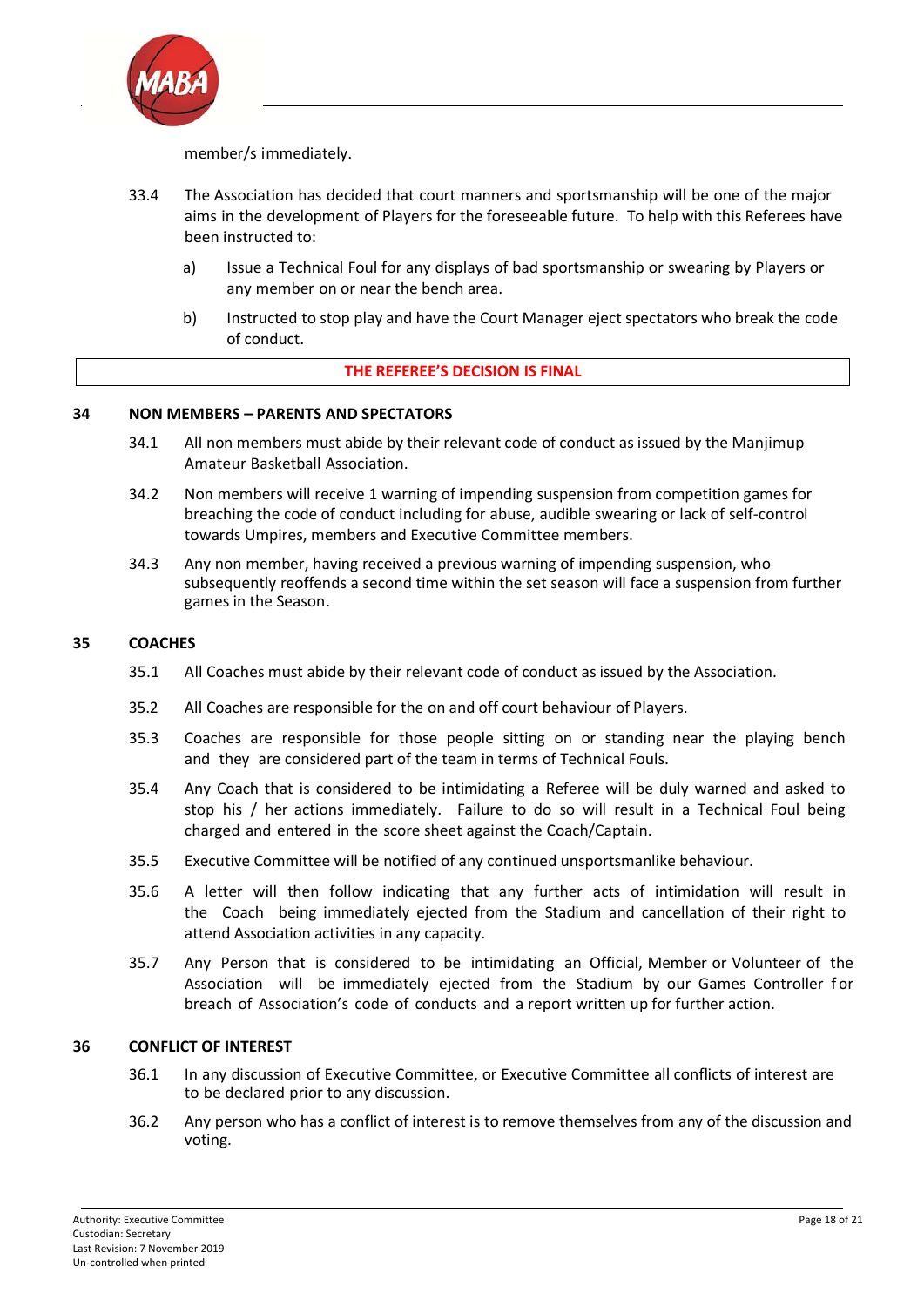

#### **37 FOULS**

- 37.1 All technical, unsportsman like and disqualifying fouls are to be registered on the score sheet.
- 37.2 It is the responsibility of the Umpire to ensure this is completed.
- 37.3 The Umpire Coordinator must be informed of all cases of the above fouls for recording within our management system.

#### **38 COMPLAINTS, CHARGES, PROTESTS AND DISPUTES**

- 38.1 All Members of the Association shall have the right to lodge a written report within 24 hours on:
	- a) Notice of a dispute in relation to the conduct of any fixture game.
	- b) The behaviour of any Player taking part in the match.
	- c) The result of any fixture game.
	- d) Unsportsman like conduct or breach of the Association or affiliate BWA Codes of conduct.
- 38.2 A member of the Executive Committee, the umpires, or Duty Person, shall have authority to bring charges against any Member in relation to matters as detailed in clause 22.1 above.

All reports made under this rule shall be in writing, and signed by the person making the charge, protest or dispute and be on the formal Association forms.

- 38.3 Such reports shall include a comprehensive account of any incident or happening giving rise to the charge, protest or dispute, and shall name the team or Player(s) concerned, and be in the hands of the Secretary/President within twenty four (24) hours of the completion of the game concerned.
- 38.4 Any report lodged by persons authorised to do so, which alleges unsportsmanlike conduct or matters as prescribed in clause 22.1 hereof, shall be considered to be a charge against the Player, team or member concerned. This member being reported must be verbally informed of the charge at the time of the incident where possible.
- 38.5 Any report lodged shall be handled in accordance with 38 hereof.
- 38.6 Upon receipt of any report(s) as referred to in this rule, the Secretary shall immediately refer the matter to the Judiciary Panel, for a decision before the next playing date.
- 38.7 A copy of the report must be provided to all Members involved with the incident within 72 hrs.
- 38.8 Any member has the right to appeal the decision.
- 38.9 The appeal must be in writing and received by the Secretary within 72 hours.
- 38.10 The Executive Committee has the right to reject the appeal if it is a clear cut case, or pass the appeal onto the Judiciary panel.

Notwithstanding anything contained in this rule the Executive Committee may refer any matter to the Judiciary Panel for its consideration as it sees fit. The Judiciary Panel may consider such matters referred to it by the Executive Committee and either imposes such penalties as it sees fit or recommend a course of action to the Executive Committee in writing. The Judiciary Panel shall have absolute discretion in deciding whether matters referred to it should be the subject of a Judiciary Panel hearing or should be referred back to the Executive Committee.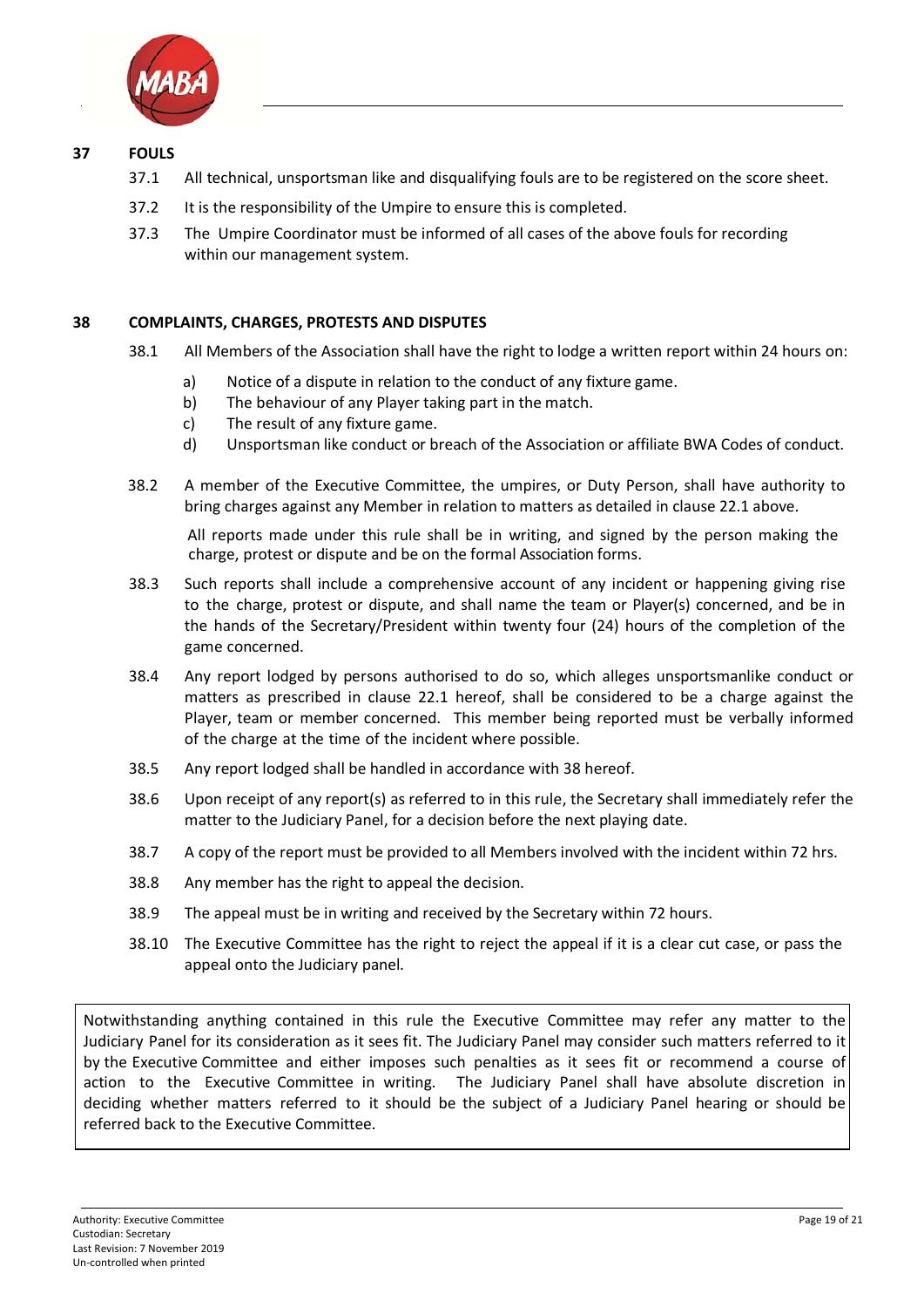

#### **39 JUDICIARY PANEL**

- 39.1 A judiciary Panel shall be appointed by the Association as soon as possible after the Annual General Meeting in each year.
- 39.2 The panel shall consist of at least three (3) members, including (where possible) an Independent Chairman and an accredited Referee.
- 39.3 All members shall have no connection with the team or Player(s) involved in the report.
- 39.4 If there is a conflict of interest the member must be replaced for that particular report.
- 39.5 The Hearings Officer shall act as convener for all meetings of the Judiciary Panel.
- 39.6 The Judiciary Panel shall have power to enquire into all reports submitted by the Executive Committee for the purpose of determining a ruling.
- 39.7 In any instance where the eligibility of a Player is questioned, or where a decision is required as to the amateur status of a Player or official, or group of Players or officials, the matter shall be referred to the Judiciary Panel. After investigation the Judiciary Panel shall report its findings to the Association.
- 39.8 In the matter of a charge against a Player, Coach, Referee, spectator or team, for alleged unsportsmanlike conduct or any other action, the Executive or Judiciary Executive Committee shall be empowered to impose such penalty as it may consider necessary.
- 39.9 In the event of a protest or dispute, the Judiciary Panel shall be empowered to resolve the matter, and in the event of a decision affecting the result of a competition game, to order the necessary adjustment of the points table or a replay of the game concerned.
- 39.10 No penalty should be imposed without the Player or member concerned being given a reasonable opportunity of appearing before the Panel. Should circumstances prevent the attendance of Player or member concerned, he /she may nominate an advocate to appear in his /her place.
- 39.11 The Player or member involved in any charge, protest or dispute may be accompanied by an advocate, but appearance and participation by the advocate shall be at the discretion of the Chairman of the Judiciary Panel.
- 23.12 Judiciary Panel shall meet as required, and shall conduct hearings of all charges, disputes and protests lodged.
- 39.13 Non availability of Players or members concerned in charge, dispute or protest shall not defer the hearing. Any Player or member may appoint an advocate as provided for above.
- 39.14 Any Player or member, who has incurred a penalty as a result for a Judiciary hearing shall be entitled to right of appeal. Such appeal shall be in writing, addressed to the Chairman of the Judiciary Panel and shall contain full details of new or additional evidence supporting the appeal. The Chairman shall determine acceptance or rejection of appeal and his decision shall be final.
- 39.15 Any Player receiving suspension as a result of a Judiciary proceeding shall be rendered ineligible to receive any Fairest and Best Awards during the playing season in which the offence occurs.
- 39.16 Any Player under suspension shall be prohibited, during the term of suspension, from participating at Association or State Level, or in any feature events conducted at Association or State level, but suspension shall not prejudice his/her inclusion as an Association or State representative in any team participating in any event or series conducted after the termination of suspension period.